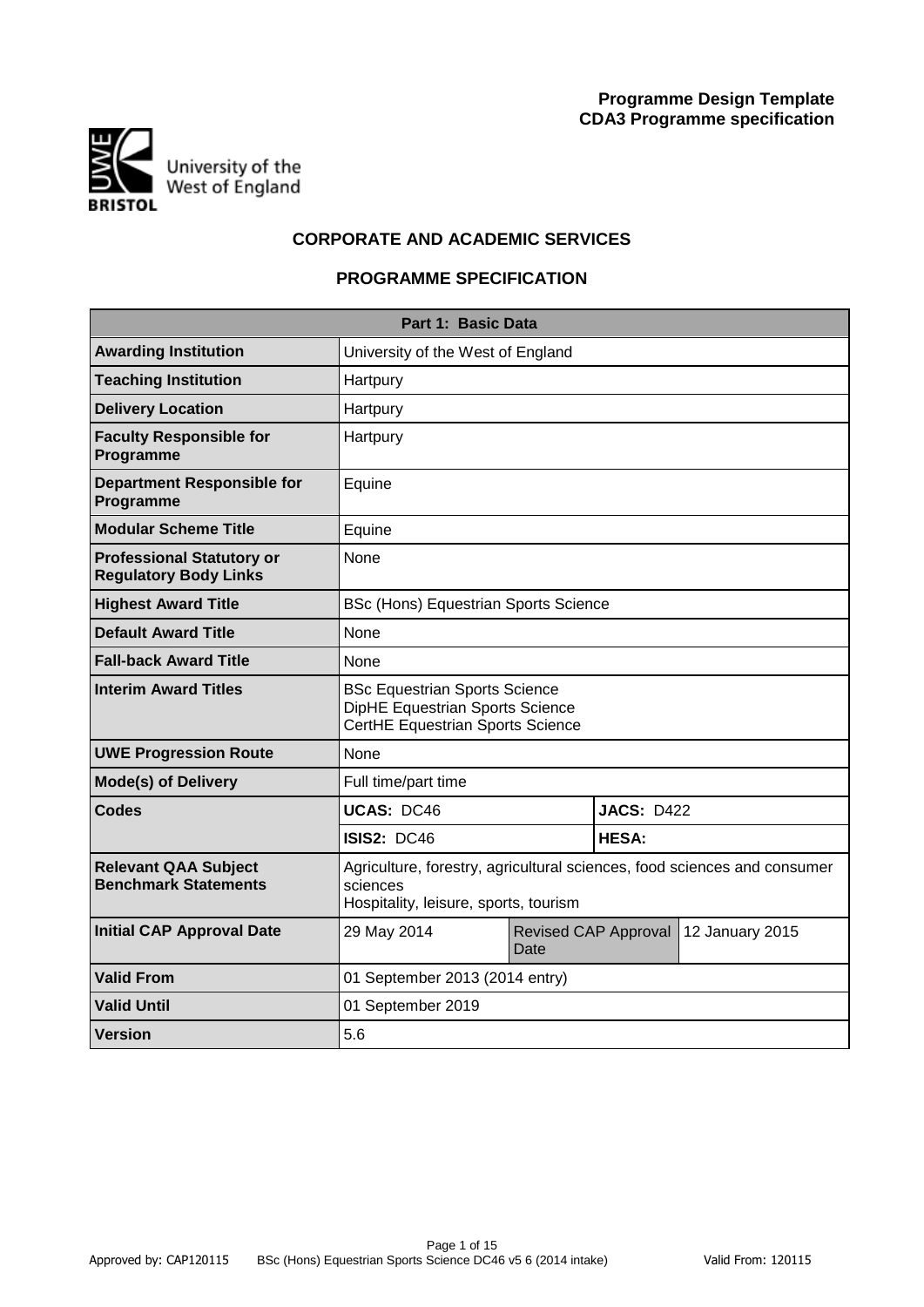# **Part 2: Educational Aims of the Programme**

The Equestrian Sports Science programme is a three year full time degree which offers students a unique opportunity to investigate both the human and equine athlete, and enhance their career prospects, fully supported by reputable staff and facilities. This programme will deliver focused and specialist study concentrating on both the horses and the riders performance.

### **General aims:**

The programme will enable students to:

- 1 Develop a knowledge and understanding of equestrian and interdisciplinary sport and exercise concepts theories and approaches.
- 2 Develop an understanding of the scientific principles that govern biological, physical, sociological stressors in an equestrian sports context.
- 3 Provide an applied science programme of study in the field of equine science and sports science underpinned by staff research, consultancy and scholarship.
- 4 Provide an opportunity for undergraduate students to develop and realise their potential.
- 5 Enable students to develop their capacity for critical analytical thought.
- 6 Enable students to develop transferable skills.
- 7 Prepare students for employment and/or further research.
- 8 Provide a highly scientific programme that conforms to University requirements on quality assurance, management and enhancement.

### **Specific aims:**

The specific aims of the programme are to:

- 1 Enable students to develop in depth subject specific knowledge to understand the multidisciplinary area of sports science and apply these principles to equestrian sports.
- 2 Enable students to become involved in new and developing areas of research relating to sports performance and the equestrian athlete.
- 3 Familiarise students with the physical resources and techniques necessary for appraisal and interaction of equine and human athletic performance.
- 4 Demonstrate investigative skills necessary to undertake independent investigations in the area of equestrian sports sciences.

Programme requirements for the purpose of Higher Education Achievement Record (HEAR)

Graduates from the BSc (Hons) Equestrian Sports Science programme will have gained a thorough knowledge of multidisciplinary areas of sports science and will be able to apply this specifically in an equestrian context. From this programme, students will be able to not only apply their knowledge to the horse and rider, but also to wider sporting disciplines and will be able to progress to careers in both equestrian sports and general sporting sectors.

Students will have been required to pass core modules that contain information on human and equine anatomy and exercise physiology, nutrition, and research methods. Students will have also completed an independent scientific investigation. In addition to these core subject areas, equestrian sports science students will have undertaken modules that specifically investigate equestrian sport and the development of research on both the horse-rider and equine athletes which is unique to this programme. Optional modules include a variety of multidisciplinary subject areas such as equitation science, fitness and conditioning, human and equine therapy, and sports psychology.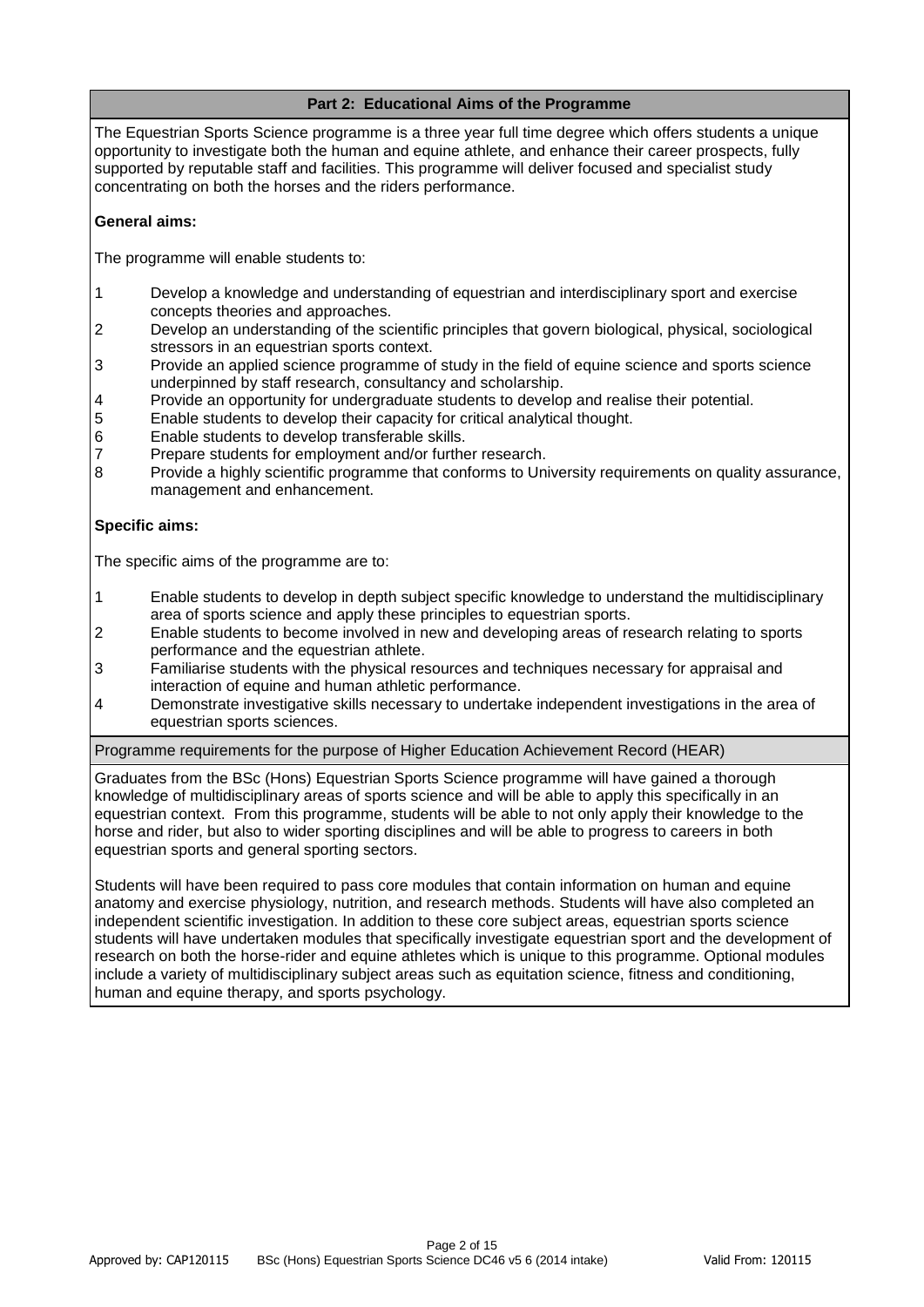|                                                                                                                                                                                                                                                                                                                                                                                                                                  |                           |                                                 |                                   | Part 3: Learning Outcomes of the Programme |                                               |                         |                            |                             |                               |                     |                              |                     |                     |                                            |                                |                     |                  |                  |                                        |                                      |                                           |                            |                                        |                                        |                                  |      |                                                                |                                 |                                   |                        |                          |                                      |            |                                                                            |
|----------------------------------------------------------------------------------------------------------------------------------------------------------------------------------------------------------------------------------------------------------------------------------------------------------------------------------------------------------------------------------------------------------------------------------|---------------------------|-------------------------------------------------|-----------------------------------|--------------------------------------------|-----------------------------------------------|-------------------------|----------------------------|-----------------------------|-------------------------------|---------------------|------------------------------|---------------------|---------------------|--------------------------------------------|--------------------------------|---------------------|------------------|------------------|----------------------------------------|--------------------------------------|-------------------------------------------|----------------------------|----------------------------------------|----------------------------------------|----------------------------------|------|----------------------------------------------------------------|---------------------------------|-----------------------------------|------------------------|--------------------------|--------------------------------------|------------|----------------------------------------------------------------------------|
| The award route provides opportunities for students to develop and demonstrate knowledge and understanding, qualities,<br>skills and other attributes in the following areas:                                                                                                                                                                                                                                                    |                           |                                                 |                                   |                                            |                                               |                         |                            |                             |                               |                     |                              |                     |                     |                                            |                                |                     |                  |                  |                                        |                                      |                                           |                            |                                        |                                        |                                  |      |                                                                |                                 |                                   |                        |                          |                                      |            |                                                                            |
| <b>Learning Outcomes:</b>                                                                                                                                                                                                                                                                                                                                                                                                        | Equine Functional Anatomy | and Sport<br>Introduction to Functional Anatomy | Introduction to Equestrian Sports | Equitation                                 | Introduction to Sport and Exercise Psychology | <b>Animal Nutrition</b> | Equine Exercise Physiology | Horse and Rider Performance | Undergraduate Research Proces | Advanced Equitation | Fitness Training and Testing | Exercise Physiology | The Injured Athlete | Soft Tissue Techniques<br>Equine Nutrition | Equine Diagnostics and Therapy | Equine Biomechanics | Sport Psychology | Sports Nutrition | International Academic Study Portfolio | International Academic Study Project | nternational Academic Study Extended Proi | Undergraduate Dissertation | Advances in Horse and Rider Performanc | Contempoary Issues in Equestrian Sport | Equine Nutrition for Performance |      | Applied, Sport and Exercise Physiclogy<br>Performance Analysis | Undergraduate Independent Study | Equine Therapy and Rehabilitation | Equine Sports Medicine | Sports Injury Assessment | Injury Prevention and Rehabilitation |            | Sport Psychology in Action<br>Contemporary Practice in Sports Conditioning |
| A) Knowledge and understanding of:                                                                                                                                                                                                                                                                                                                                                                                               |                           |                                                 |                                   |                                            |                                               |                         |                            |                             |                               |                     |                              |                     |                     |                                            |                                |                     |                  |                  |                                        |                                      |                                           |                            |                                        |                                        |                                  |      |                                                                |                                 |                                   |                        |                          |                                      |            |                                                                            |
| $\mathbf{1}$<br>A working understanding, and<br>a critical awareness of<br>problems and/or new insights<br>in the arena of equestrian<br>sports science including issues<br>pertaining to professional<br>practice including core areas:<br>Human and Equine<br>$\bullet$<br>Anatomy and Physiology<br>Human and Equine<br>٠<br>Exercise Physiology<br>Horse and Rider<br>Performance<br><b>Research Process</b><br>Dissertation |                           |                                                 |                                   |                                            |                                               |                         |                            |                             |                               |                     |                              |                     |                     |                                            |                                |                     |                  |                  |                                        |                                      |                                           |                            |                                        |                                        |                                  |      |                                                                |                                 |                                   |                        |                          |                                      |            |                                                                            |
| $\boldsymbol{2}$<br>A comprehensive<br>understanding of techniques<br>applicable to research in the<br>area of equestrian sports<br>science leading to potential<br>publication or advanced<br>scholarship                                                                                                                                                                                                                       |                           |                                                 |                                   |                                            |                                               |                         |                            | $\sqrt{}$                   | ┊√                            |                     |                              |                     |                     |                                            |                                |                     |                  |                  | $\sqrt{2}$                             | $\sqrt{ }$                           | ┊√                                        |                            | $\sqrt{}$                              | $\sqrt{ }$                             | ़ं √                             | ∔√∔√ |                                                                |                                 |                                   |                        | ∔√∔√                     |                                      | $\sqrt{ }$ | $\sqrt{ }$                                                                 |
| 3<br>An innovative and individual<br>approach to the application of<br>knowledge gained during the<br>programme, together with a<br>practical understanding of how<br>established techniques of<br>research and enquiry are used<br>to create and interpret<br>knowledge between equine<br>science and sports science<br>disciplines.                                                                                            |                           |                                                 |                                   |                                            |                                               |                         |                            |                             |                               |                     |                              |                     |                     |                                            |                                |                     |                  |                  |                                        |                                      | ∔ √                                       |                            |                                        |                                        |                                  |      |                                                                |                                 |                                   |                        |                          | ÷ν                                   | $\sqrt{ }$ |                                                                            |
| (B) Intellectual Skills                                                                                                                                                                                                                                                                                                                                                                                                          |                           |                                                 |                                   |                                            |                                               |                         |                            |                             |                               |                     |                              |                     |                     |                                            |                                |                     |                  |                  |                                        |                                      |                                           |                            |                                        |                                        |                                  |      |                                                                |                                 |                                   |                        |                          |                                      |            |                                                                            |
| Seek, identify, describe and<br>1<br>interpret appropriate<br>information relating to human<br>and equine sports science.<br>$\overline{2}$<br>Critically appraise evidence in                                                                                                                                                                                                                                                   |                           |                                                 |                                   |                                            |                                               |                         |                            |                             |                               |                     |                              |                     |                     |                                            |                                |                     |                  |                  |                                        |                                      |                                           |                            |                                        |                                        |                                  |      |                                                                |                                 |                                   |                        |                          |                                      | $\sqrt{}$  |                                                                            |
| the underpinning of arguments.                                                                                                                                                                                                                                                                                                                                                                                                   |                           |                                                 |                                   |                                            |                                               |                         |                            |                             |                               |                     |                              |                     |                     |                                            |                                |                     |                  |                  |                                        |                                      |                                           |                            |                                        |                                        |                                  |      |                                                                |                                 |                                   |                        |                          |                                      |            |                                                                            |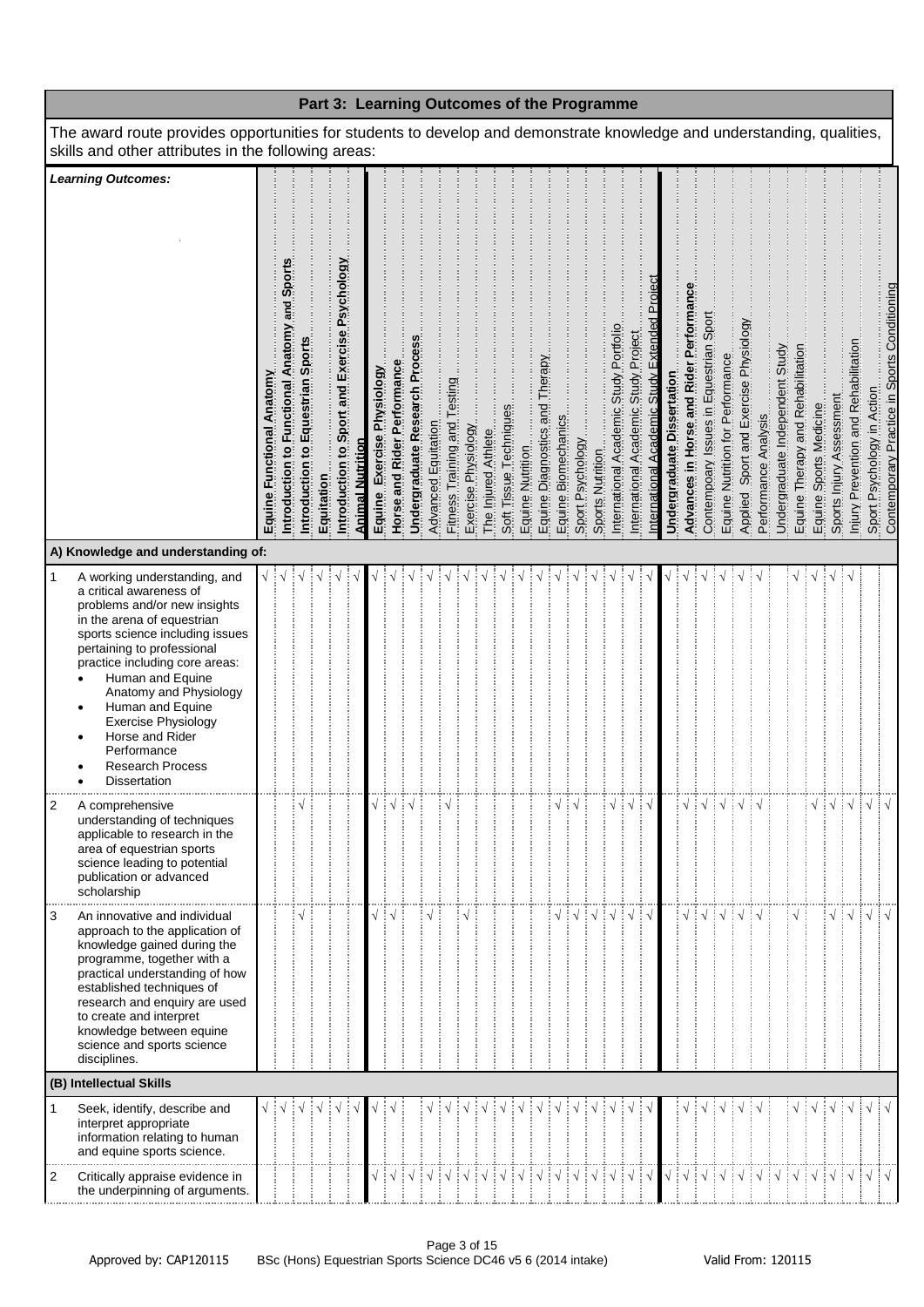|                | <b>Learning Outcomes:</b>                                                                                                                                                           |                                        |                                                |                                         |            |                                                  |                         |                                        |                                              |                             |                     |                                |                     |                     |                        |                  |                                    |                                    |                  |                                                         |                                                 |                                                |                                                                |                                  |                                       |                                        |                                  |                                                 |                                                                              |                                 |                                   |                           |                             |                                         |                               |                                              |
|----------------|-------------------------------------------------------------------------------------------------------------------------------------------------------------------------------------|----------------------------------------|------------------------------------------------|-----------------------------------------|------------|--------------------------------------------------|-------------------------|----------------------------------------|----------------------------------------------|-----------------------------|---------------------|--------------------------------|---------------------|---------------------|------------------------|------------------|------------------------------------|------------------------------------|------------------|---------------------------------------------------------|-------------------------------------------------|------------------------------------------------|----------------------------------------------------------------|----------------------------------|---------------------------------------|----------------------------------------|----------------------------------|-------------------------------------------------|------------------------------------------------------------------------------|---------------------------------|-----------------------------------|---------------------------|-----------------------------|-----------------------------------------|-------------------------------|----------------------------------------------|
|                |                                                                                                                                                                                     | Equine Functional Anatomy              | and Sport<br>Introduction to Functional Anatom | Spor<br>Equestrian<br>في<br>Introductio | Equitation | Sport and Exercise Psychology<br>Introduction to | <b>Animal Nutrition</b> | Physiology<br>Exercise<br>Equine       | Rider Performance<br>$\frac{1}{2}$<br>Horse? | Undergraduate Research Proc | Advanced Equitation | esting<br>Fitness Training and | Exercise Physiology | The Injured Athlete | Soft Tissue Techniques | Equine Nutrition | herap<br>pue<br>Equine Diagnostics | Equine Biomechanics                | Sport Psychology | Sports Nutrition                                        | Portfolio<br>Study<br>Academic<br>International | Project<br>Study.<br>Academic<br>International | n<br>Proj<br>Extended<br><b>Academic Study</b><br>nternational | ssertation<br>ä<br>Undergraduate | Advances in Horse and Rider Performan | Contempoary Issues in Equestrian Sport | Equine Nutrition for Performance | Sport and Exercise Physiology<br><b>Applied</b> | Analysis<br>Performance                                                      | Undergraduate Independent Study | Equine Therapy and Rehabilitation | Sports Medicine<br>Equine | Assessment<br>Sports Injury | Prevention and Rehabilitation<br>Injury | Psychology in Action<br>Sport | Contemporary Practice in Sports Conditioning |
| 3              | Apply sound and justified<br>theoretical knowledge to novel<br>situations.                                                                                                          |                                        |                                                |                                         |            |                                                  |                         |                                        |                                              |                             | $\sqrt{ }$          |                                |                     |                     | $\sqrt{ }$             | $\sqrt{ }$       |                                    |                                    |                  |                                                         | $\sqrt{ }$                                      |                                                |                                                                |                                  |                                       |                                        |                                  |                                                 |                                                                              |                                 |                                   |                           | $\sqrt{2}$                  |                                         | $\sqrt{}$                     | $\sqrt{ }$                                   |
| 4              | Design, critique and analyse<br>information to test a scientific<br>hypothesis relating to the field<br>of equine sports science.                                                   |                                        |                                                |                                         |            |                                                  |                         |                                        |                                              |                             |                     |                                |                     |                     |                        |                  |                                    |                                    |                  |                                                         |                                                 | $\sqrt{ }$                                     | ┊√                                                             |                                  |                                       |                                        |                                  |                                                 |                                                                              |                                 |                                   |                           | √ ∔√                        |                                         | $\sqrt{ }$                    | $\sqrt{ }$                                   |
| 5              | Use statistical means to<br>support arguments and to<br>investigate theories relating to<br>equine sports science.                                                                  |                                        |                                                |                                         |            |                                                  |                         |                                        |                                              |                             |                     |                                |                     |                     |                        |                  |                                    |                                    |                  |                                                         |                                                 |                                                |                                                                |                                  |                                       |                                        |                                  |                                                 |                                                                              |                                 |                                   |                           |                             | ∔ √                                     | $\sqrt{}$                     | $\sqrt{ }$                                   |
| 6              | Demonstrate confidence in<br>analysing current situations,<br>identifying strengths and<br>weaknesses and developing an<br>alternative strategy.                                    |                                        |                                                |                                         |            |                                                  |                         | $\sqrt{\frac{1}{2}}\sqrt{\frac{1}{2}}$ |                                              | ┆√                          | $\sqrt{ }$          |                                |                     |                     | $\sqrt{ }$             | $\sqrt{ }$       |                                    |                                    |                  | $\sqrt{ }$                                              | $\sqrt{ }$                                      | $\sqrt{ }$                                     | ं√                                                             | $\sqrt{}$                        | $\frac{1}{2}$                         | $\sqrt{ }$                             |                                  |                                                 |                                                                              | $\sqrt{ }$                      | $\sqrt{}$                         |                           | $\sqrt{2}$                  |                                         | $\sqrt{}$                     |                                              |
| 7              | Debate and analyse key issues<br>within equestrian sports<br>science in relation to advances<br>on fundamental principles,<br>using evidence to support the<br>analysis.            |                                        |                                                |                                         |            |                                                  |                         |                                        | N                                            |                             |                     |                                |                     |                     |                        |                  |                                    |                                    |                  |                                                         | $\sqrt{}$                                       | ‡√                                             | ∶√                                                             |                                  | $\sqrt{}$                             |                                        |                                  |                                                 |                                                                              |                                 |                                   |                           |                             |                                         |                               |                                              |
|                | (C) Subject/Professional/Practical Skills                                                                                                                                           |                                        |                                                |                                         |            |                                                  |                         |                                        |                                              |                             |                     |                                |                     |                     |                        |                  |                                    |                                    |                  |                                                         |                                                 |                                                |                                                                |                                  |                                       |                                        |                                  |                                                 |                                                                              |                                 |                                   |                           |                             |                                         |                               |                                              |
| $\mathbf{1}$   | Discuss the key principles<br>relating to human and equine<br>functional anatomy.                                                                                                   | $\sqrt{\frac{1}{2}}\sqrt{\frac{1}{2}}$ |                                                |                                         |            |                                                  |                         |                                        |                                              |                             |                     |                                |                     |                     |                        |                  |                                    |                                    |                  |                                                         |                                                 |                                                |                                                                |                                  |                                       |                                        |                                  |                                                 |                                                                              |                                 |                                   |                           |                             |                                         |                               |                                              |
| $\overline{2}$ | Demonstrate basic skills in<br>laboratory protocols and<br>procedures.                                                                                                              | $\sqrt{ }$                             |                                                |                                         |            |                                                  |                         |                                        |                                              |                             |                     |                                |                     |                     |                        |                  |                                    |                                    |                  | √ i √                                                   |                                                 | $\sqrt{ }$                                     |                                                                |                                  |                                       |                                        |                                  |                                                 |                                                                              |                                 |                                   |                           | $\sqrt{2}$                  |                                         |                               | $\sqrt{}$                                    |
| 3              | Show evidence of<br>understanding relating to the<br>key body functions and<br>systems that can be taken<br>forward to underpin specific<br>knowledge in further areas of<br>study. | $\sqrt{ \sqrt{25}}$                    |                                                |                                         |            |                                                  |                         |                                        | √ i √                                        |                             | $\mathbf{v}$        |                                |                     |                     |                        |                  |                                    |                                    |                  | √∃√                                                     |                                                 | $\sqrt{ }$                                     | ં√                                                             |                                  | √ ∔                                   | $\sqrt{ }$                             |                                  |                                                 |                                                                              |                                 |                                   |                           | $\sqrt{2}$                  |                                         |                               | $\sqrt{ }$                                   |
| $\overline{4}$ | Develop a mind set that allows<br>the integration of general<br>exercise physiology principles<br>to the field of equestrian sports<br>science.                                     | $\sqrt{ }$                             |                                                |                                         |            |                                                  |                         |                                        |                                              |                             |                     |                                |                     |                     |                        |                  | $\sqrt{}$                          | ÷ √                                |                  |                                                         | $\sqrt{}$                                       | $\vdots \vee$                                  | ∶√                                                             |                                  | $\sqrt{}$                             |                                        | $\sqrt{}$                        |                                                 |                                                                              |                                 |                                   |                           | $\sqrt{2}$                  |                                         |                               | $\sqrt{}$                                    |
| 5              | Apply pre-existing knowledge<br>to the study of horse and rider<br>performance.                                                                                                     |                                        |                                                |                                         |            |                                                  |                         |                                        |                                              |                             |                     |                                |                     |                     |                        |                  |                                    | $\frac{1}{2}$ $\sqrt{\frac{1}{2}}$ |                  | $\frac{1}{2}$ $\sqrt{\frac{1}{2}}$ $\sqrt{\frac{1}{2}}$ |                                                 | $\frac{1}{2}$                                  | ं√                                                             | $\sqrt{ }$                       | $\frac{1}{2}$ $\sqrt{2}$              |                                        | ं √                              |                                                 | $\frac{1}{2}$ $\sqrt{\frac{1}{2}}$ $\sqrt{\frac{1}{2}}$ $\sqrt{\frac{1}{2}}$ |                                 |                                   |                           |                             |                                         | √                             |                                              |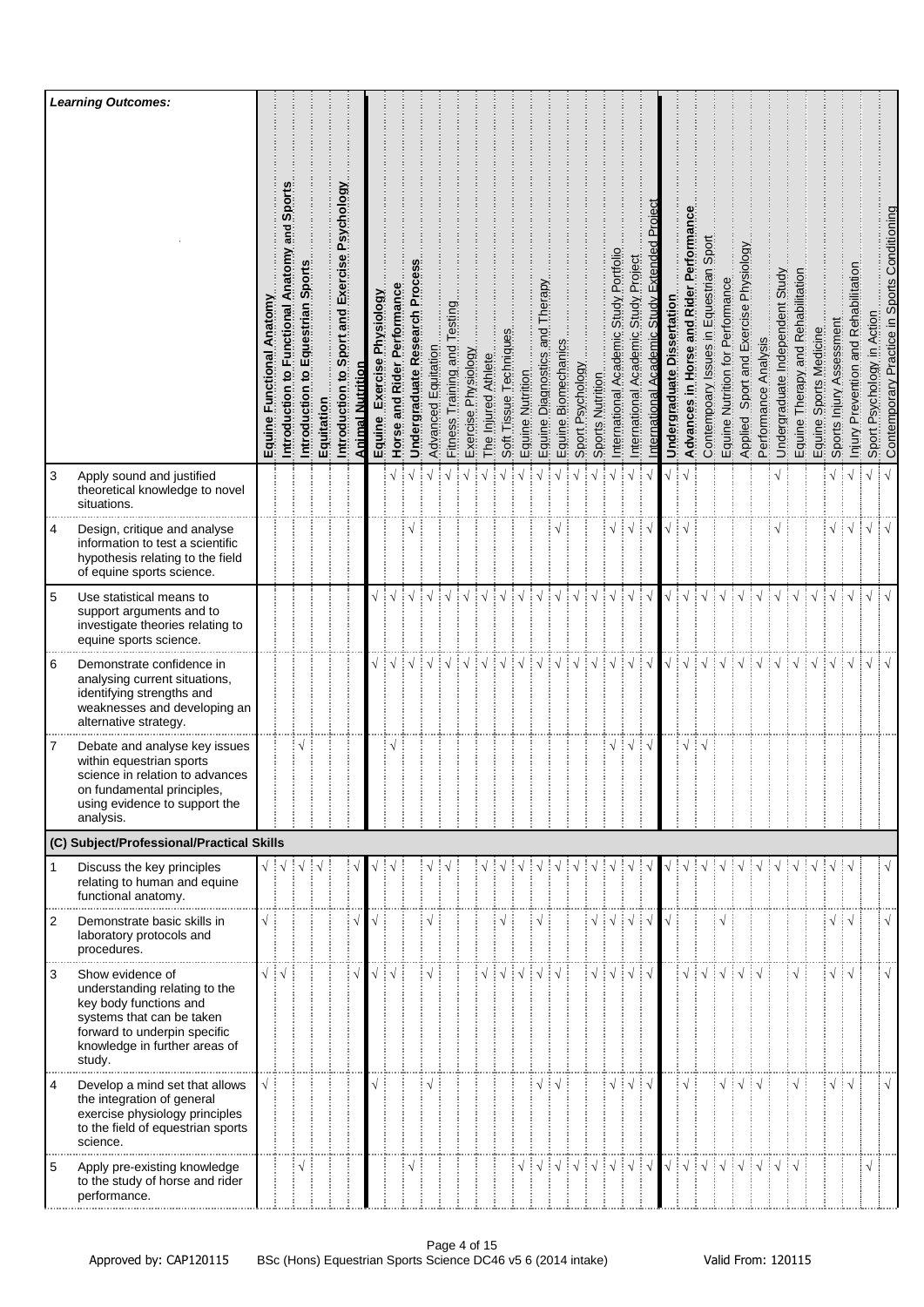|   | <b>Learning Outcomes:</b>                                                                                                                                                                   |                                     |                                                                                                                                                                                                                                                                                                                                                                                                                                             |                                  |            |                                               |                         |                               |                                        |                              |                                                                                                                                                                                                                                                                                                                                                                                                                                                                                                                                                    |                                          |                     |                     |                        |                  |                                     |                                         |                                                                                                                |                                                                        |                                               |                                               |                                 |                                          |                                                                                                                                                                                                                                                                                                                                                                                                                                                                                                                                                           |                                  |                                          |                         |                                 |                                                                                   |                           |                                                          |                                        |                               |                                              |
|---|---------------------------------------------------------------------------------------------------------------------------------------------------------------------------------------------|-------------------------------------|---------------------------------------------------------------------------------------------------------------------------------------------------------------------------------------------------------------------------------------------------------------------------------------------------------------------------------------------------------------------------------------------------------------------------------------------|----------------------------------|------------|-----------------------------------------------|-------------------------|-------------------------------|----------------------------------------|------------------------------|----------------------------------------------------------------------------------------------------------------------------------------------------------------------------------------------------------------------------------------------------------------------------------------------------------------------------------------------------------------------------------------------------------------------------------------------------------------------------------------------------------------------------------------------------|------------------------------------------|---------------------|---------------------|------------------------|------------------|-------------------------------------|-----------------------------------------|----------------------------------------------------------------------------------------------------------------|------------------------------------------------------------------------|-----------------------------------------------|-----------------------------------------------|---------------------------------|------------------------------------------|-----------------------------------------------------------------------------------------------------------------------------------------------------------------------------------------------------------------------------------------------------------------------------------------------------------------------------------------------------------------------------------------------------------------------------------------------------------------------------------------------------------------------------------------------------------|----------------------------------|------------------------------------------|-------------------------|---------------------------------|-----------------------------------------------------------------------------------|---------------------------|----------------------------------------------------------|----------------------------------------|-------------------------------|----------------------------------------------|
|   |                                                                                                                                                                                             | <b>Functional Anatomy</b><br>Equine | Sport<br>and<br>Introduction to Functional Anatomy                                                                                                                                                                                                                                                                                                                                                                                          | Sport<br>Equestrian<br>ntroducti | Equitation | Introduction to Sport and Exercise Psychology | <b>Animal Nutrition</b> | Exercise Physiology<br>Equine | Performance<br>Rider I<br>and<br>Horse | Undergraduate Research Proce | Advanced Equitation                                                                                                                                                                                                                                                                                                                                                                                                                                                                                                                                | esting<br>Training and<br><b>Fitness</b> | Exercise Physiology | The Injured Athlete | Soft Tissue Techniques | Equine Nutrition | herapy<br>pue<br>Equine Diagnostics | Equine Biomechanics<br>Sport Psychology | Sports Nutrition                                                                                               | Portfoli<br><b>Study</b><br>$\overline{0}$<br>Academi<br>International | Project<br>Study<br>Academic<br>International | Extended<br>Study<br>Academic<br>nternational | ssertatio<br>ō<br>Undergraduate | in Horse and Rider Performan<br>Advances | Sport<br>Contempoary Issues in Equestrian                                                                                                                                                                                                                                                                                                                                                                                                                                                                                                                 | Equine Nutrition for Performance | Sport and Exercise Physiology<br>Applied | Analysis<br>Performance | Undergraduate Independent Study | Equine Therapy and Rehabilitation                                                 | Sports Medicine<br>Equine | Sports Injury Assessment                                 | Prevention and Rehabilitatio<br>Injury | Psychology in Action<br>Sport | Contemporary Practice in Sports Conditioning |
| 6 | Demonstrate subject specific<br>skills through the application of<br>appropriate statistical,<br>analytical and evaluating<br>techniques to data in order to<br>draw justified conclusions. | $\sqrt{2}$                          |                                                                                                                                                                                                                                                                                                                                                                                                                                             |                                  |            |                                               |                         |                               |                                        |                              |                                                                                                                                                                                                                                                                                                                                                                                                                                                                                                                                                    |                                          |                     |                     |                        |                  |                                     |                                         |                                                                                                                |                                                                        |                                               |                                               |                                 |                                          |                                                                                                                                                                                                                                                                                                                                                                                                                                                                                                                                                           |                                  |                                          |                         |                                 |                                                                                   |                           |                                                          |                                        |                               |                                              |
| 7 | Exhibit knowledge of<br>physiology and nutrition relative<br>to human and equine<br>performance ability.                                                                                    |                                     |                                                                                                                                                                                                                                                                                                                                                                                                                                             |                                  |            |                                               |                         |                               |                                        |                              |                                                                                                                                                                                                                                                                                                                                                                                                                                                                                                                                                    |                                          |                     |                     |                        |                  |                                     |                                         | $\sqrt{}$                                                                                                      |                                                                        |                                               |                                               |                                 |                                          |                                                                                                                                                                                                                                                                                                                                                                                                                                                                                                                                                           |                                  |                                          |                         |                                 |                                                                                   | √                         | $\frac{1}{2}$ $\sqrt{2}$ $\frac{1}{2}$ $\sqrt{2}$        |                                        |                               | $\sqrt{}$                                    |
| 8 | Make judgments on the<br>analysis of the horse and rider<br>in order to monitor and<br>enhance performance within a<br>given role.                                                          |                                     |                                                                                                                                                                                                                                                                                                                                                                                                                                             |                                  |            |                                               |                         |                               |                                        |                              |                                                                                                                                                                                                                                                                                                                                                                                                                                                                                                                                                    |                                          |                     |                     |                        |                  |                                     |                                         |                                                                                                                | ٦                                                                      |                                               |                                               |                                 |                                          |                                                                                                                                                                                                                                                                                                                                                                                                                                                                                                                                                           |                                  |                                          |                         |                                 |                                                                                   |                           |                                                          |                                        | √                             | $\mathbf{v}$                                 |
| 9 | Principles of human sports<br>massage.                                                                                                                                                      |                                     |                                                                                                                                                                                                                                                                                                                                                                                                                                             |                                  |            |                                               |                         |                               |                                        |                              |                                                                                                                                                                                                                                                                                                                                                                                                                                                                                                                                                    |                                          |                     |                     | $\sqrt{}$              |                  |                                     |                                         |                                                                                                                | $\sqrt{}$                                                              | $\sqrt{ }$                                    |                                               |                                 |                                          |                                                                                                                                                                                                                                                                                                                                                                                                                                                                                                                                                           |                                  |                                          |                         |                                 |                                                                                   |                           |                                                          | $\sqrt{}$                              |                               |                                              |
|   | (D) Transferable skills and other attributes                                                                                                                                                |                                     |                                                                                                                                                                                                                                                                                                                                                                                                                                             |                                  |            |                                               |                         |                               |                                        |                              |                                                                                                                                                                                                                                                                                                                                                                                                                                                                                                                                                    |                                          |                     |                     |                        |                  |                                     |                                         |                                                                                                                |                                                                        |                                               |                                               |                                 |                                          |                                                                                                                                                                                                                                                                                                                                                                                                                                                                                                                                                           |                                  |                                          |                         |                                 |                                                                                   |                           |                                                          |                                        |                               |                                              |
|   | Communicate effectively with a<br>wide range of individuals using<br>a variety of means.                                                                                                    |                                     |                                                                                                                                                                                                                                                                                                                                                                                                                                             |                                  | ં√         |                                               |                         |                               |                                        |                              |                                                                                                                                                                                                                                                                                                                                                                                                                                                                                                                                                    |                                          |                     |                     |                        |                  |                                     |                                         |                                                                                                                |                                                                        |                                               |                                               |                                 |                                          |                                                                                                                                                                                                                                                                                                                                                                                                                                                                                                                                                           |                                  |                                          |                         |                                 |                                                                                   |                           |                                                          |                                        |                               |                                              |
| 2 | Evaluate his/her own<br>academic, vocational and<br>professional performance.                                                                                                               |                                     | $\begin{array}{c} \sqrt{\phantom{a}} : \sqrt{\phantom{a}} : \sqrt{\phantom{a}} : \sqrt{\phantom{a}} : \sqrt{\phantom{a}} : \sqrt{\phantom{a}} : \sqrt{\phantom{a}} \end{array}$                                                                                                                                                                                                                                                             |                                  |            |                                               |                         |                               |                                        |                              |                                                                                                                                                                                                                                                                                                                                                                                                                                                                                                                                                    |                                          |                     |                     |                        |                  |                                     |                                         |                                                                                                                |                                                                        |                                               |                                               |                                 |                                          |                                                                                                                                                                                                                                                                                                                                                                                                                                                                                                                                                           |                                  |                                          |                         |                                 |                                                                                   |                           |                                                          |                                        |                               |                                              |
| 3 | Utilise problem-solving skills in<br>a variety of theoretical and<br>practical situations.                                                                                                  |                                     | $\sqrt{3}$ $\sqrt{3}$ $\sqrt{3}$ $\sqrt{3}$ $\sqrt{3}$ $\sqrt{3}$ $\sqrt{3}$ $\sqrt{3}$                                                                                                                                                                                                                                                                                                                                                     |                                  |            |                                               |                         |                               |                                        |                              | $\begin{array}{c} \begin{array}{c} \sqrt{3} & \sqrt{3} & \sqrt{3} \\ \sqrt{3} & \sqrt{3} & \sqrt{3} \end{array} \end{array} \begin{array}{c} \begin{array}{c} \sqrt{3} & \sqrt{3} & \sqrt{3} \\ \sqrt{3} & \sqrt{3} & \sqrt{3} \end{array} \end{array} \begin{array}{c} \begin{array}{c} \sqrt{3} & \sqrt{3} & \sqrt{3} \\ \sqrt{3} & \sqrt{3} & \sqrt{3} \end{array} \end{array} \begin{array}{c} \begin{array}{c} \sqrt{3} & \sqrt{3} & \sqrt{3} \\ \sqrt{3} & \sqrt{3}$                                                                         |                                          |                     |                     |                        |                  |                                     |                                         |                                                                                                                |                                                                        |                                               |                                               |                                 |                                          | $\begin{array}{c} \begin{array}{c} \sqrt{\phantom{a}} \\ \end{array} \\ \begin{array}{c} \sqrt{\phantom{a}} \\ \end{array} \end{array} \begin{array}{c} \begin{array}{c} \sqrt{\phantom{a}} \\ \end{array} \\ \begin{array}{c} \sqrt{\phantom{a}} \\ \end{array} \end{array} \begin{array}{c} \begin{array}{c} \sqrt{\phantom{a}} \\ \end{array} \end{array} \begin{array}{c} \begin{array}{c} \sqrt{\phantom{a}} \\ \end{array} \end{array} \begin{array}{c} \begin{array}{c} \sqrt{\phantom{a}} \\ \end{array} \end{array} \begin{array}{c} \end{array$ |                                  |                                          |                         |                                 |                                                                                   |                           |                                                          |                                        | $\sqrt{d}$                    |                                              |
| 4 | Manage change effectively and<br>respond to changing demands.                                                                                                                               |                                     | $\begin{array}{c} \sqrt{2} & \sqrt{2} \\ \sqrt{2} & \sqrt{2} \\ \sqrt{2} & \sqrt{2} \\ \sqrt{2} & \sqrt{2} \\ \sqrt{2} & \sqrt{2} \\ \sqrt{2} & \sqrt{2} \\ \sqrt{2} & \sqrt{2} \\ \sqrt{2} & \sqrt{2} \\ \sqrt{2} & \sqrt{2} \\ \sqrt{2} & \sqrt{2} \\ \sqrt{2} & \sqrt{2} \\ \sqrt{2} & \sqrt{2} \\ \sqrt{2} & \sqrt{2} \\ \sqrt{2} & \sqrt{2} \\ \sqrt{2} & \sqrt{2} \\ \sqrt{2} & \sqrt{2} \\ \sqrt{2} & \sqrt{2} \\ \sqrt{2} & \sqrt{$ |                                  |            |                                               |                         |                               |                                        |                              | V V V V V V V V V V V V V V V V V V                                                                                                                                                                                                                                                                                                                                                                                                                                                                                                                |                                          |                     |                     |                        |                  |                                     |                                         |                                                                                                                |                                                                        |                                               |                                               |                                 |                                          | $\begin{array}{c} \begin{array}{c} \sqrt{3} & \sqrt{3} & \sqrt{3} \\ \sqrt{3} & \sqrt{3} & \sqrt{3} \\ \sqrt{3} & \sqrt{3} & \sqrt{3} \\ \sqrt{3} & \sqrt{3} & \sqrt{3} \\ \sqrt{3} & \sqrt{3} & \sqrt{3} \\ \sqrt{3} & \sqrt{3} & \sqrt{3} \\ \sqrt{3} & \sqrt{3} & \sqrt{3} \\ \sqrt{3} & \sqrt{3} & \sqrt{3} \\ \sqrt{3} & \sqrt{3} & \sqrt{3} \\ \sqrt{3} & \sqrt{3} & \sqrt{3} \\ \sqrt{3} & \sqrt{3} & \sqrt{3} \\ \sqrt{3} & \sqrt$                                                                                                                |                                  |                                          |                         |                                 |                                                                                   |                           |                                                          |                                        | $\sqrt{ }$                    | ┆√                                           |
| 5 | Take responsibility for<br>independent personal and<br>professional learning and<br>development (Personal<br>Development Planning).                                                         |                                     | $\begin{array}{c} \sqrt{3} & \sqrt{3} \\ \sqrt{3} & \sqrt{3} \\ \sqrt{3} & \sqrt{3} \\ \sqrt{3} & \sqrt{3} \\ \sqrt{3} & \sqrt{3} \\ \sqrt{3} & \sqrt{3} \\ \sqrt{3} & \sqrt{3} \\ \sqrt{3} & \sqrt{3} \\ \sqrt{3} & \sqrt{3} \\ \sqrt{3} & \sqrt{3} \\ \sqrt{3} & \sqrt{3} \\ \sqrt{3} & \sqrt{3} \\ \sqrt{3} & \sqrt{3} \\ \sqrt{3} & \sqrt{3} \\ \sqrt{3} & \sqrt{3} \\ \sqrt{3} & \sqrt{3} \\ \sqrt{3} & \sqrt{3} \\ \sqrt{3} & \sqrt{$ |                                  |            |                                               |                         |                               |                                        |                              | $\begin{array}{c} \begin{array}{c} \sqrt{\phantom{a}} \end{array} \end{array} \begin{array}{c} \begin{array}{c} \sqrt{\phantom{a}} \end{array} \end{array} \begin{array}{c} \begin{array}{c} \sqrt{\phantom{a}} \end{array} \end{array} \begin{array}{c} \begin{array}{c} \sqrt{\phantom{a}} \end{array} \end{array} \begin{array}{c} \begin{array}{c} \sqrt{\phantom{a}} \end{array} \end{array} \begin{array}{c} \begin{array}{c} \sqrt{\phantom{a}} \end{array} \end{array} \begin{array}{c} \begin{array}{c} \sqrt{\phantom{a}} \end{array} \$ |                                          |                     |                     |                        |                  |                                     |                                         |                                                                                                                |                                                                        |                                               |                                               |                                 |                                          | $\begin{array}{c} \begin{array}{c} \sqrt{3} & \sqrt{3} & \sqrt{3} \\ \sqrt{3} & \sqrt{3} & \sqrt{3} \end{array} \end{array} \begin{array}{c} \begin{array}{c} \sqrt{3} & \sqrt{3} & \sqrt{3} \\ \sqrt{3} & \sqrt{3} & \sqrt{3} \end{array} \end{array} \begin{array}{c} \begin{array}{c} \sqrt{3} & \sqrt{3} & \sqrt{3} \\ \sqrt{3} & \sqrt{3} & \sqrt{3} \end{array} \end{array}$                                                                                                                                                                        |                                  |                                          |                         |                                 |                                                                                   |                           |                                                          |                                        | $\sqrt{1}$                    |                                              |
| 6 | Manage time, prioritise<br>workloads and recognise and<br>manage personal emotions and<br>stress.                                                                                           | $\sqrt{ }$                          |                                                                                                                                                                                                                                                                                                                                                                                                                                             | $ \vee \vee $                    |            | $\sqrt{ \sqrt{2}}$                            | $\sqrt{ }$              |                               |                                        |                              | VIVIVIVIVIVIVIVIVIVIV                                                                                                                                                                                                                                                                                                                                                                                                                                                                                                                              |                                          |                     |                     |                        |                  |                                     |                                         |                                                                                                                |                                                                        | ┊√┊√│                                         |                                               |                                 |                                          | $\sqrt{3}$ $\sqrt{3}$ $\sqrt{3}$ $\sqrt{3}$ $\sqrt{3}$ $\sqrt{3}$ $\sqrt{3}$ $\sqrt{3}$ $\sqrt{3}$ $\sqrt{3}$ $\sqrt{3}$ $\sqrt{3}$ $\sqrt{3}$ $\sqrt{3}$ $\sqrt{3}$ $\sqrt{3}$ $\sqrt{3}$ $\sqrt{3}$ $\sqrt{3}$ $\sqrt{3}$ $\sqrt{3}$ $\sqrt{3}$ $\sqrt{3}$ $\sqrt{3}$ $\sqrt{3}$ $\sqrt{3}$ $\sqrt{3}$ $\sqrt{3$                                                                                                                                                                                                                                        |                                  |                                          |                         |                                 | $\exists \forall \exists \forall \exists \forall \exists \forall \exists \forall$ |                           |                                                          |                                        | $\sqrt{ \sqrt{2}}$            |                                              |
|   | Understand career<br>opportunities and challenges<br>ahead and begin to plan a<br>career path.                                                                                              |                                     |                                                                                                                                                                                                                                                                                                                                                                                                                                             | $\sqrt{ }$                       |            |                                               |                         |                               |                                        |                              |                                                                                                                                                                                                                                                                                                                                                                                                                                                                                                                                                    |                                          |                     |                     |                        |                  |                                     |                                         | $\sqrt{\frac{1}{2}}\sqrt{\frac{1}{2}}\sqrt{\frac{1}{2}}\sqrt{\frac{1}{2}}\sqrt{\frac{1}{2}}\sqrt{\frac{1}{2}}$ |                                                                        | $\frac{1}{2}$ $\sqrt{\frac{1}{2}}$            |                                               |                                 | $\sqrt{2}$                               |                                                                                                                                                                                                                                                                                                                                                                                                                                                                                                                                                           |                                  |                                          |                         |                                 |                                                                                   |                           | $\sqrt{\frac{1}{2}}\sqrt{\frac{1}{2}}\sqrt{\frac{1}{2}}$ |                                        | $\sqrt{ }$                    |                                              |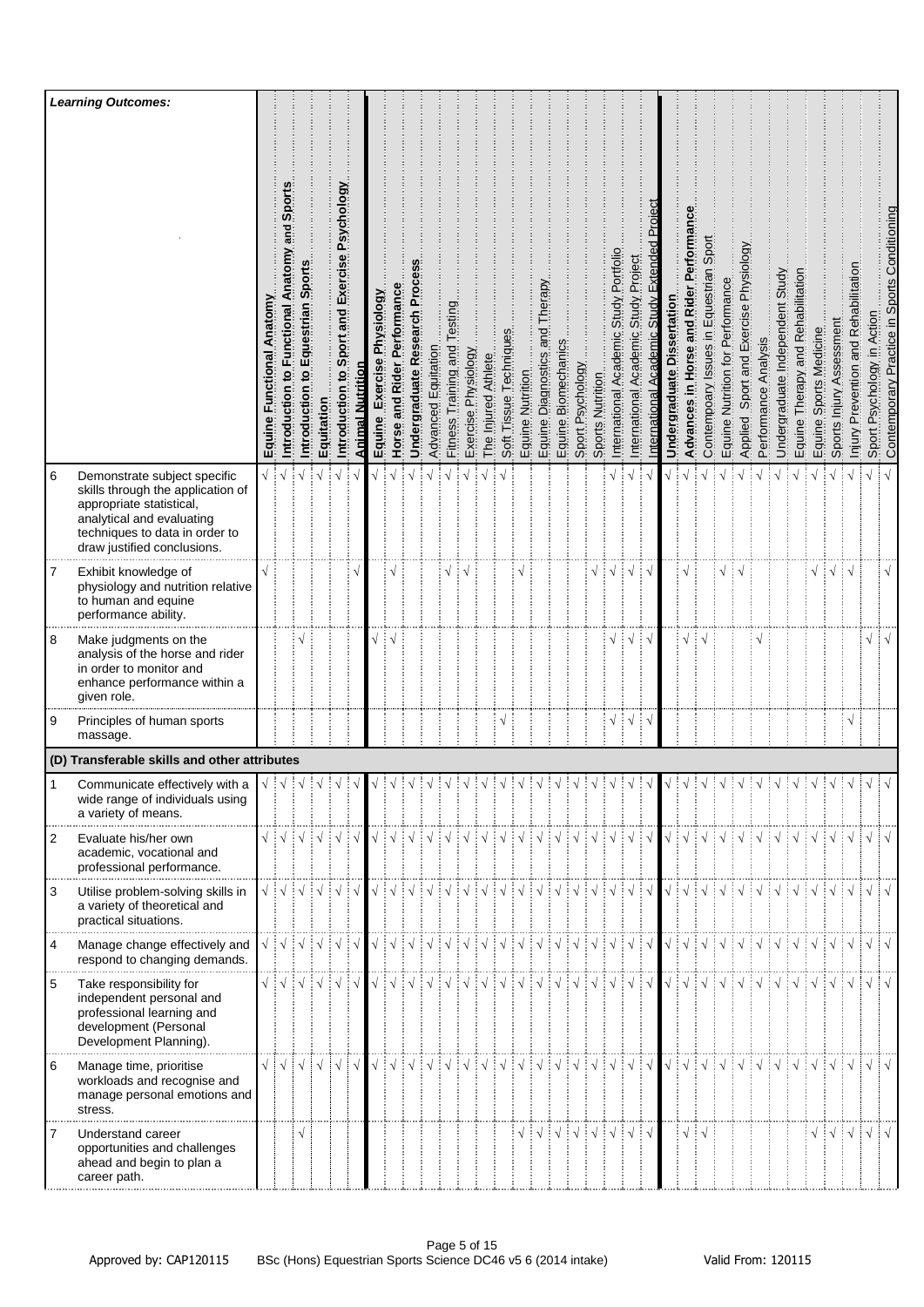|          | <b>Learning Outcomes:</b>                       | Anatomy<br>unctional<br>Equine | Sports<br>püe<br>Anatomy<br>ntroduction to Functional | Sports<br>n to Equestrian<br>ntroductio | Equitation | Psychology<br>Introduction to Sport and Exercise | <u>Animal Nutrition</u> | Exercise Physiology<br>Equine | and Rider Performance<br>Horse | Undergraduate Research Process | Advanced Equitation | Testing<br>Training and<br>Fitness <sup>-</sup> | Exercise Physiology | The Injured Athlete | Techniques<br>Soft Tissue | Equine Nutrition | Equine Diagnostics and Therapy | Equine Biomechanics | Sport Psychology | Sports Nutrition | International Academic Study Portfolio | Study Project<br>Academic<br>International | Study Extended Proiect<br>Academic<br>nternational | ssertation<br>Undergraduate Di | Advances in Horse and Rider Performance | Contempoary Issues in Equestrian Sport | Equine Nutrition for Performance | Applied Sport and Exercise Physiology | Analysis<br>Performance | Undergraduate Independent Study | Therapy and Rehabilitation<br>Equine | Sports Medicine<br>Equine | Sports Injury Assessment | Injury Prevention and Rehabilitation | Sport Psychology in Action | Contemporary Practice in Sports Conditioning |
|----------|-------------------------------------------------|--------------------------------|-------------------------------------------------------|-----------------------------------------|------------|--------------------------------------------------|-------------------------|-------------------------------|--------------------------------|--------------------------------|---------------------|-------------------------------------------------|---------------------|---------------------|---------------------------|------------------|--------------------------------|---------------------|------------------|------------------|----------------------------------------|--------------------------------------------|----------------------------------------------------|--------------------------------|-----------------------------------------|----------------------------------------|----------------------------------|---------------------------------------|-------------------------|---------------------------------|--------------------------------------|---------------------------|--------------------------|--------------------------------------|----------------------------|----------------------------------------------|
| 8        | Information management skills,<br>eg IT skills. |                                |                                                       |                                         |            |                                                  |                         |                               |                                |                                |                     |                                                 |                     |                     |                           |                  |                                |                     |                  |                  |                                        |                                            |                                                    |                                |                                         |                                        |                                  |                                       |                         |                                 |                                      |                           |                          |                                      |                            |                                              |
| <b>9</b> | Undertake an independent<br>research project.   |                                |                                                       |                                         |            |                                                  |                         |                               |                                |                                |                     |                                                 |                     |                     |                           |                  |                                |                     |                  |                  | $\sqrt{2}$                             |                                            | ∹ √                                                |                                |                                         |                                        |                                  |                                       | $\sqrt{11}$             |                                 |                                      |                           |                          |                                      |                            |                                              |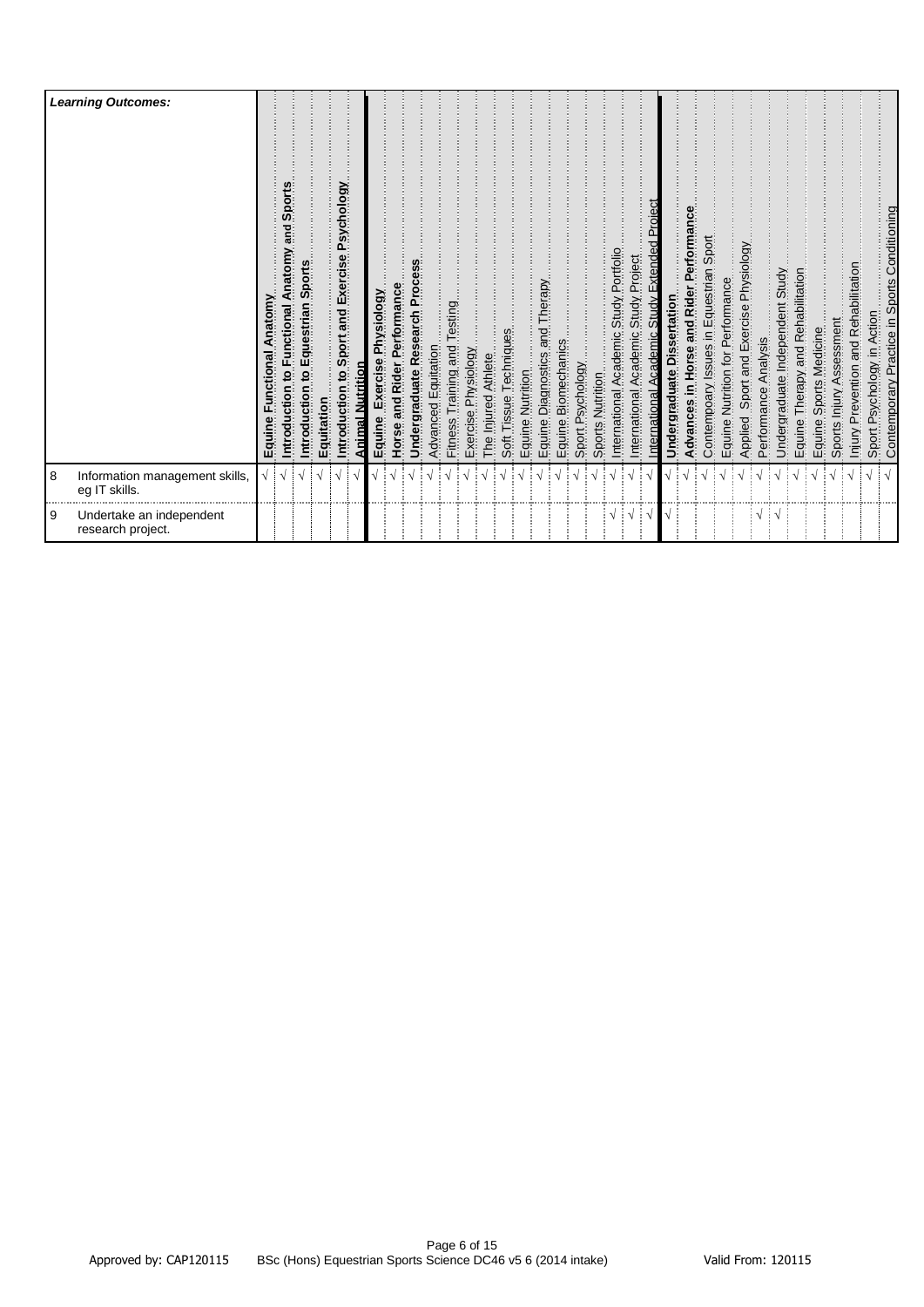# **Part 4: Student Learning and Student Support**

*Teaching and learning strategies to enable learning outcomes to be achieved and demonstrated* At UWE, Bristol there is a policy for a minimum average requirement of 12 hours/week contact time over the course of the full undergraduate programme. This contact time encompasses a range of face-to-face activities as described below. In addition a range of other learning activities will be embedded within the programme which, together with the contact time, will enable learning outcomes to be achieved and demonstrated.

On the BSc (Hons) Equestrian Sports Science programme, teaching is a mix of scheduled and independent sessions with an emphasis on supporting development of autonomous learning. Students will be expected to engage in a significant amount of independent study during this programme.

# *Scheduled learning*

Includes lectures, seminars, tutorials, project supervision, demonstration, practical classes and workshops; fieldwork; external visits; work based learning; supervised time in studio/workshop. Scheduled sessions may vary slightly depending on the module choices made.

### *Independent learning*

Includes hours engaged with essential reading, case study preparation, assignment preparation and completion etc. Scheduled sessions may vary slightly depending on the module choices made. Although there is no period of compulsory work placement within this programme, students will be given opportunities to engage in valuable industry experiences throughout their programme.

### *Virtual Learning Environment (VLE)*

This specification is supported by a VLE where students will be able to find all necessary module information. Direct links to information sources will also be provided from within the VLE.

### *International Academic Study*

Within this programme there is an opportunity to gain academic credit for a period of studying abroad. The student would be supported to identify an opportunity of interest, which may be with established College partners or by individual arrangement. All periods of study abroad would have to meet the College's requirements before enrolment on the International Academic Study opportunity modules.

#### *Careers*

To support learner's career preparations, careers personnel visit Hartpury on a regular basis and the students can use all the careers on line resources. Tutors will also offer subject specific careers advice through module sessions or individual tutorials. Careers Fairs are arranged periodically to allow students to engage directly with employers from the industry sector.

# **Description of any Distinctive Features**

The purpose of the programme is to provide a balanced vocational and academic study that is intellectually challenging, vocationally relevant, and provides a foundation for pursuing a career within the equine and sport industries. The programme has been designed to build on the competencies of a wide spectrum of students who should be capable of taking up appropriate positions of responsibility within the varied range of enterprises to be found operating within the equine and sport industries. It considers the horse and rider as an athletic partnership and as such there are modules in human and equine sports science.

In the Honours degree programme, academic knowledge and understanding will reinforce and support the development of practical skills to equip the student with the knowledge base and skills relevant to their employment and to the needs of employers. Core modules in level 1 provide the student with a basic understanding of science and anatomical concepts as well as developing investigative skills for research. This knowledge is expanded in the subsequent modules at level 2 with the option modules enabling the student to specialise in areas of particular interest to them.

The programme prepares graduates for the future needs of the equine sporting industry in the UK and abroad, the nature of the academic programmes gives students the opportunity to work within the industry during vacation periods which will be encouraged to add to their personal vocational and practical skills in addition to knowledge base.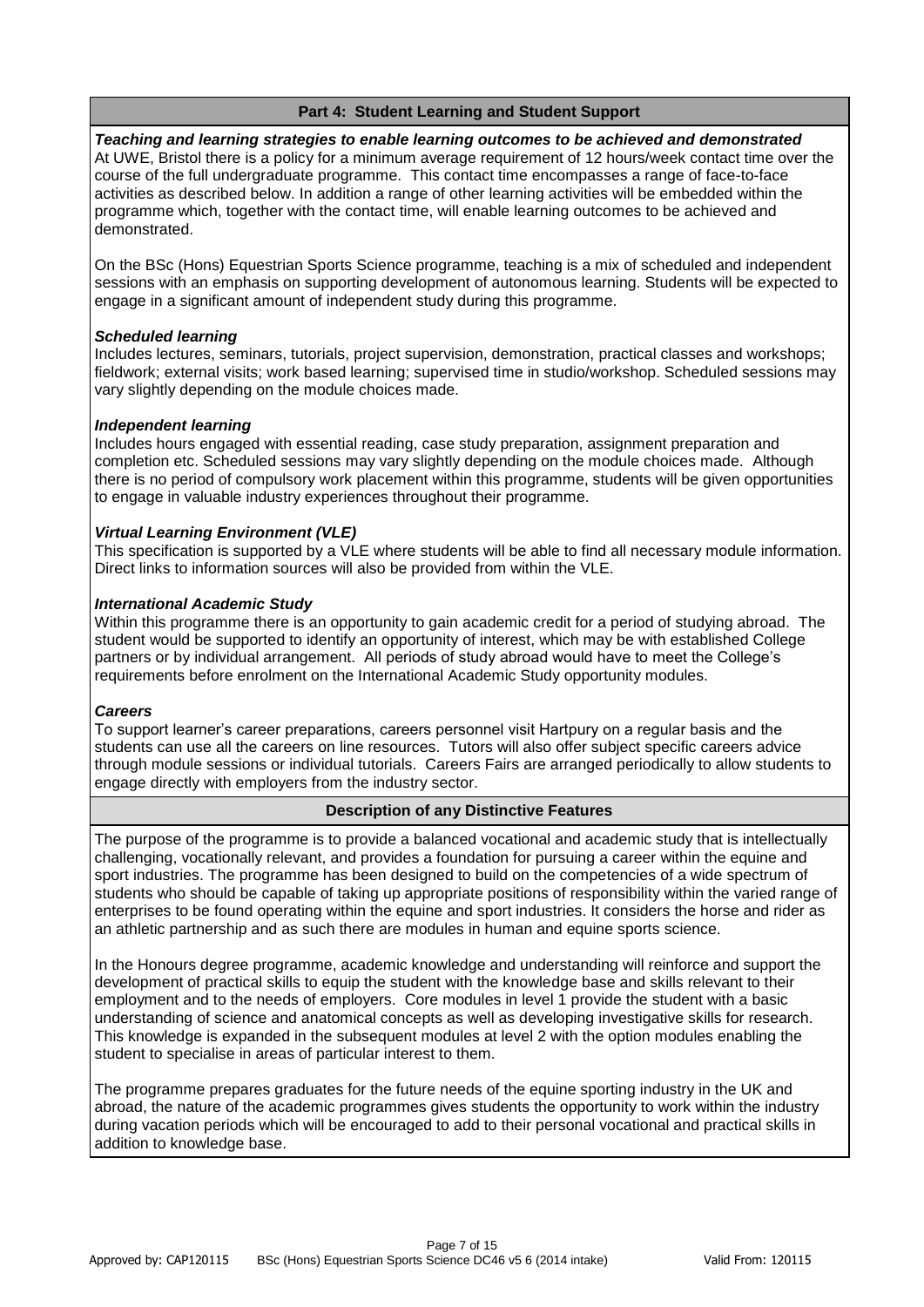This programme is distinctive in many features. It allows students to study sports science whilst considering equestrian sports their specialism. This unique design is facilitated by both equine and sport science staff that are actively researching performance subject areas supported by world class facilities. The facilities available to support the students learning and teaching experiences include a state of the art human performance laboratory, extensive sporting facilities (including the sports academy, power gym, multiple pitches, a sports rehabilitation suite, and cross training gyms) and expertise in all areas of human sports performance. In addition to this, unlike many sports science programmes, equestrian sports scientists will also have access to extensive world class equestrian facilities (Indoor Championship Equine Arena, Hartpury Equine Therapy Centre, three indoor and outdoor arenas, stabling for over 230 horses including 125 boxes for student DIY livery) both personally and as part of teaching facilities on this programme. The strength of the sport and equine facilities available to equestrian sports science students make this programme a unique learning experience for students who wish to study sports science and specialise in equestrian disciplines.

Overall, the programme combines the development of knowledge via teaching, research and practical skills, to develop a graduate who can make an effective contribution to the equine and sporting industries. It is hoped that the balance of skills developed on this applied science programme.

This programme offers the opportunity for students to undertake an approved Exchange Programme, for an agreed period (one/two semesters), of overseas study at a higher education institution studying modules appropriate to their programme aims and which have been pre-approved by the Programme Manager. The Exchange Programme is dependent on an approved agreement between Hartpury College and an approved International Institution for BSc (Hons) Equestrian Sports Science.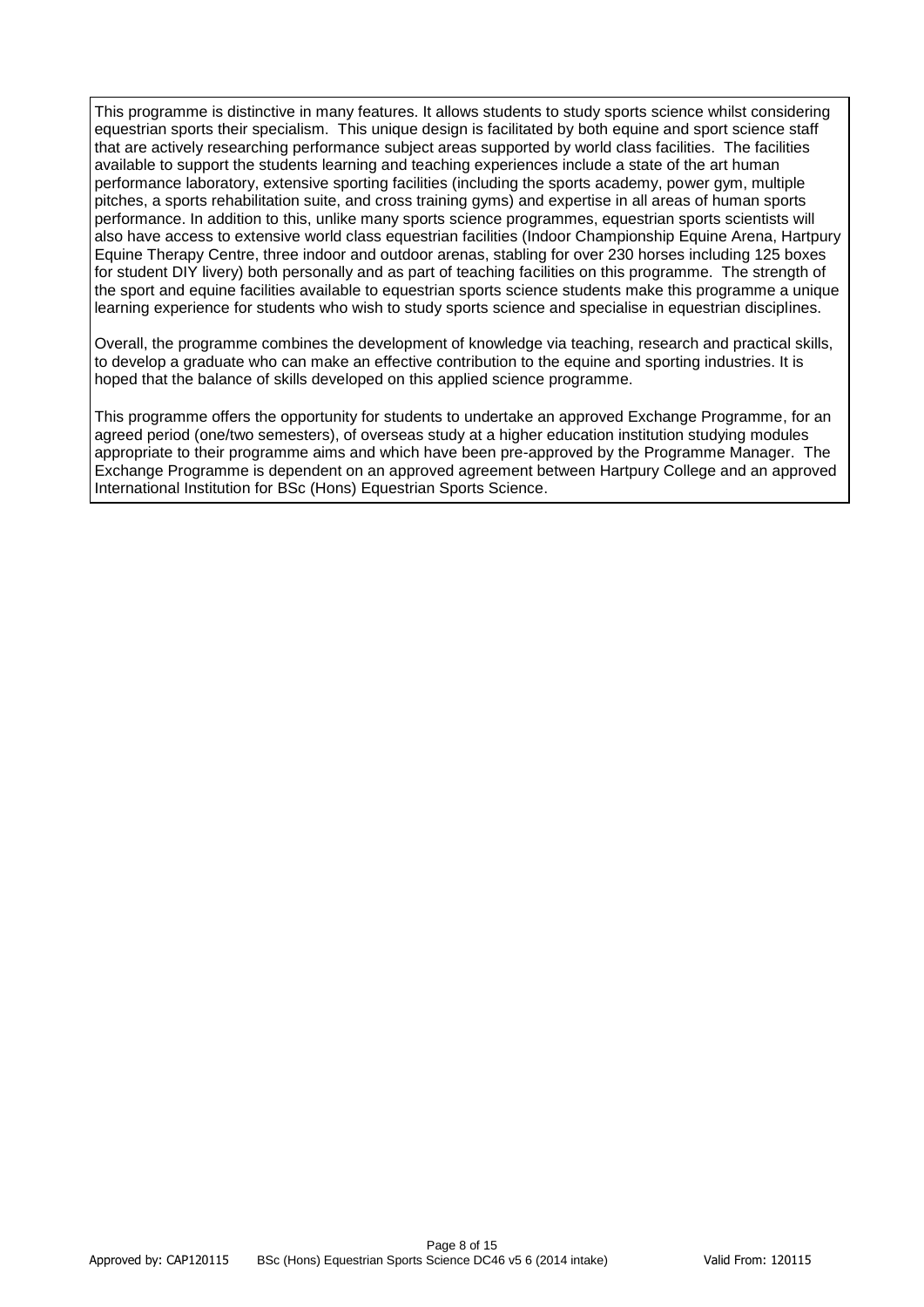### **Part 5: Assessment**

Approved variant to University **Academic Regulations and Procedures** 

#### **Assessment Strategy**

Assessment strategy to enable the learning outcomes to be achieved and demonstrated:

Module assessments are designed to apply the knowledge and experience gained from a wide range of learning opportunities to a real world context using a range of skills.

In line with the College's commitment to facilitating equal opportunities, a student may apply for alternative means of assessment if appropriate. Each application will be considered on an individual basis taking into account learning and assessment needs. For further information regarding this please refer to the VLE.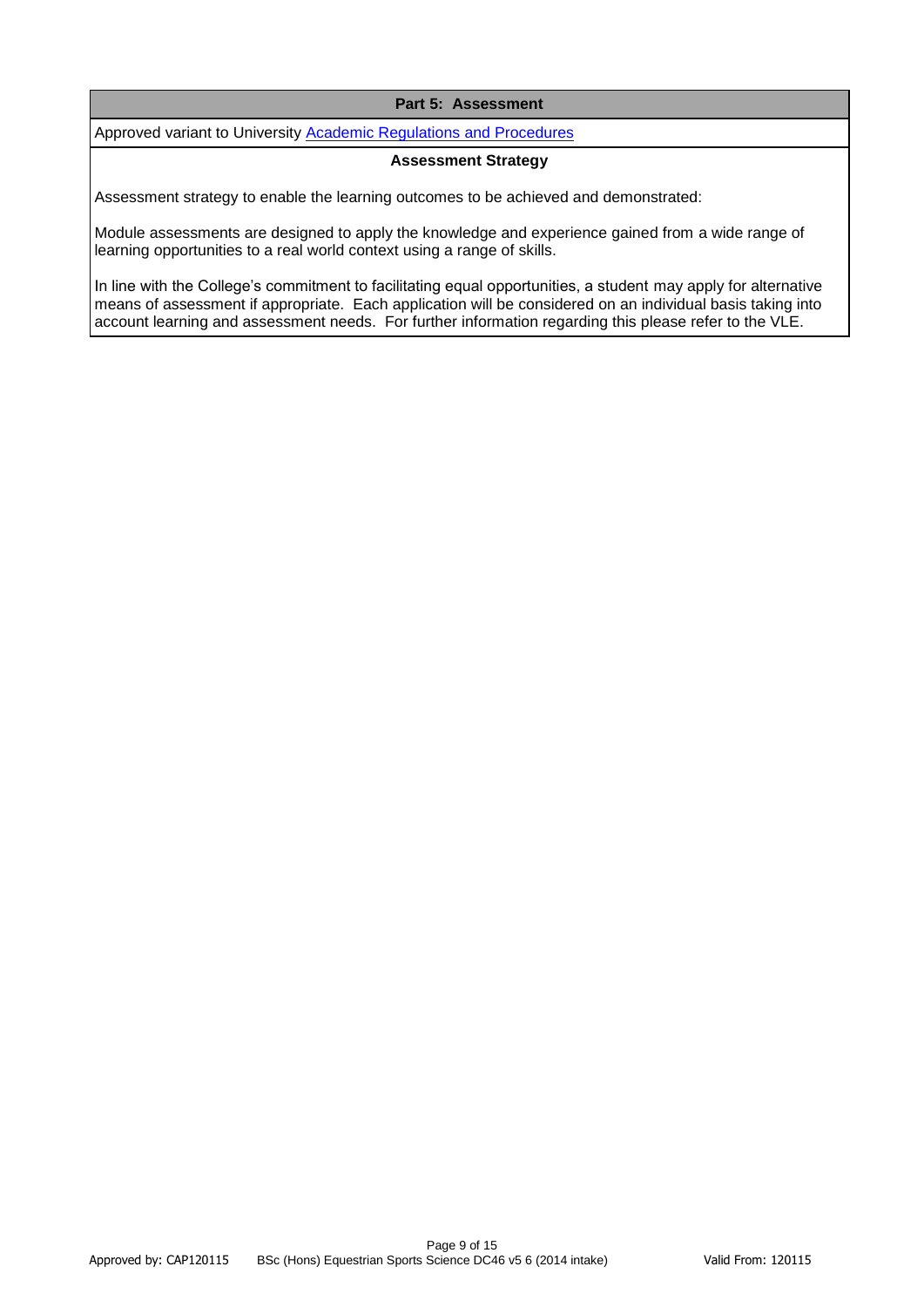|                                      |                                                                                                                                                                                        |                               |                           | <b>Assessment Map</b> |                |                               |                                        |                    |                  |                         |           |
|--------------------------------------|----------------------------------------------------------------------------------------------------------------------------------------------------------------------------------------|-------------------------------|---------------------------|-----------------------|----------------|-------------------------------|----------------------------------------|--------------------|------------------|-------------------------|-----------|
|                                      | The programme encompasses a range of <b>assessment methods</b> including; essays, posters, presentations,<br>written examinations. These are detailed in the following assessment map: |                               |                           |                       |                |                               |                                        |                    |                  |                         |           |
|                                      | Assessment Map for BSc (Hons) Equestrian Sports Science                                                                                                                                |                               |                           |                       |                |                               |                                        |                    |                  |                         |           |
|                                      |                                                                                                                                                                                        |                               |                           |                       |                | Type of Assessment*           |                                        |                    |                  |                         |           |
|                                      |                                                                                                                                                                                        | <b>Unseen Written</b><br>Exam | Open Book Written<br>Exam | In-class Written Test | Practical Exam | Practical Skill<br>Assessment | Oral assessment<br>and/or presentation | Written Assignment | Report / Project | Dissertation            | Portfolio |
| <b>Compulsory</b>                    | <b>Equine Functional Anatomy</b>                                                                                                                                                       | A(40)                         |                           |                       |                |                               |                                        |                    |                  |                         | B(60)     |
| <b>Modules</b><br>Level 1            | Introduction to Functional Anatomy<br>and Sports Biomechanics                                                                                                                          |                               |                           |                       |                |                               | A (50)                                 |                    |                  |                         | B(50)     |
|                                      | Introduction to Equestrian Sports                                                                                                                                                      |                               | A (50)                    |                       |                |                               |                                        | B (70)             |                  |                         |           |
|                                      | Equitation<br>Introduction to Sport and Exercise<br>Psychology                                                                                                                         | A (50)<br>A (50)              |                           |                       |                |                               |                                        | B (50)<br>B (50)   |                  |                         |           |
|                                      | <b>Animal Nutrition</b>                                                                                                                                                                | A (50)                        |                           |                       |                |                               |                                        |                    | B (50)           |                         |           |
| <b>Compulsory</b>                    | Equine Exercise Physiology                                                                                                                                                             | A (36)                        |                           |                       |                |                               | A(24)                                  | B(40)              |                  |                         |           |
| <b>Modules</b><br>Level <sub>2</sub> | Horse and Rider Performance                                                                                                                                                            |                               |                           |                       |                | Α<br>(100)                    |                                        |                    | A<br>(100)       |                         |           |
|                                      | Undergraduate Research Process                                                                                                                                                         | A(40)                         |                           |                       |                |                               |                                        | B(60)              |                  |                         |           |
| <b>Optional</b>                      | <b>Advanced Equitation</b>                                                                                                                                                             | A (50)                        |                           |                       |                |                               |                                        | B(50)              |                  |                         |           |
| <b>Modules</b><br>Level <sub>2</sub> | <b>Fitness Training and Testing</b>                                                                                                                                                    | A (50)                        |                           |                       | B (50)         |                               |                                        |                    |                  |                         |           |
|                                      | <b>Exercise Physiology</b>                                                                                                                                                             | A (50)                        |                           |                       |                |                               |                                        |                    | B(50)            |                         |           |
|                                      | The Injured Athlete                                                                                                                                                                    |                               | A<br>(100)                |                       |                |                               |                                        |                    |                  |                         |           |
|                                      | Soft Tissue Techniques                                                                                                                                                                 | A (30)                        |                           |                       | B (70)         |                               |                                        |                    |                  |                         |           |
|                                      | <b>Equine Nutrition</b>                                                                                                                                                                | A<br>(100)                    |                           |                       |                |                               |                                        |                    |                  |                         |           |
|                                      | <b>Equine Diagnostics and Therapy</b>                                                                                                                                                  | A (75)                        |                           | A (25)                |                |                               |                                        |                    |                  |                         |           |
|                                      | Equine Biomechanics                                                                                                                                                                    | A (50)                        |                           |                       |                |                               |                                        | B(50)              |                  |                         |           |
|                                      | Sport Psychology                                                                                                                                                                       |                               |                           |                       |                |                               |                                        |                    |                  |                         | Α         |
|                                      |                                                                                                                                                                                        |                               |                           |                       |                |                               |                                        |                    |                  |                         | (100)     |
|                                      | <b>Sports Nutrition</b>                                                                                                                                                                | A(40)                         |                           |                       |                |                               |                                        | B(60)              |                  |                         |           |
| <b>Compulsory</b><br><b>Modules</b>  | Undergraduate Dissertation                                                                                                                                                             |                               |                           |                       |                |                               |                                        |                    |                  | $\overline{A}$<br>(100) |           |
| Level 3                              | Advances in Horse & Rider<br>Performance                                                                                                                                               |                               |                           |                       |                |                               | A<br>(100)                             |                    |                  |                         |           |
| <b>Optional</b><br><b>Modules</b>    | Contemporary Issues in<br><b>Equestrian Sport</b>                                                                                                                                      |                               |                           |                       |                |                               | B(25)                                  | B (75)             |                  |                         |           |
| Level 3                              | <b>Equine Nutrition for Performance</b>                                                                                                                                                | A<br>(100)                    |                           |                       |                |                               |                                        |                    |                  |                         |           |
|                                      | <b>Applied Sport and Exercise</b><br>Physiology                                                                                                                                        |                               |                           |                       |                | A<br>(100)                    |                                        |                    |                  |                         |           |
|                                      | Performance Analysis                                                                                                                                                                   |                               |                           |                       |                |                               | A                                      |                    |                  |                         |           |
|                                      |                                                                                                                                                                                        |                               |                           |                       |                |                               | (100)                                  |                    |                  |                         |           |
|                                      | Undergraduate Independent Study                                                                                                                                                        |                               |                           |                       |                |                               |                                        |                    | A<br>(100)       |                         |           |
|                                      | Equine Therapy and Rehabilitation                                                                                                                                                      |                               | A<br>(100)                |                       |                |                               |                                        |                    |                  |                         |           |
|                                      | <b>Equine Sports Medicine</b>                                                                                                                                                          | A (50)                        |                           |                       |                |                               |                                        | B (50)             |                  |                         |           |
|                                      | Injury Prevention and<br><b>Rehabilitation</b>                                                                                                                                         |                               |                           |                       |                |                               | A(50)                                  | B(50)              |                  |                         |           |
|                                      | Sports Injury Assessment                                                                                                                                                               |                               |                           |                       |                |                               | A<br>(100)                             |                    |                  |                         |           |

 $\mathbf{r}$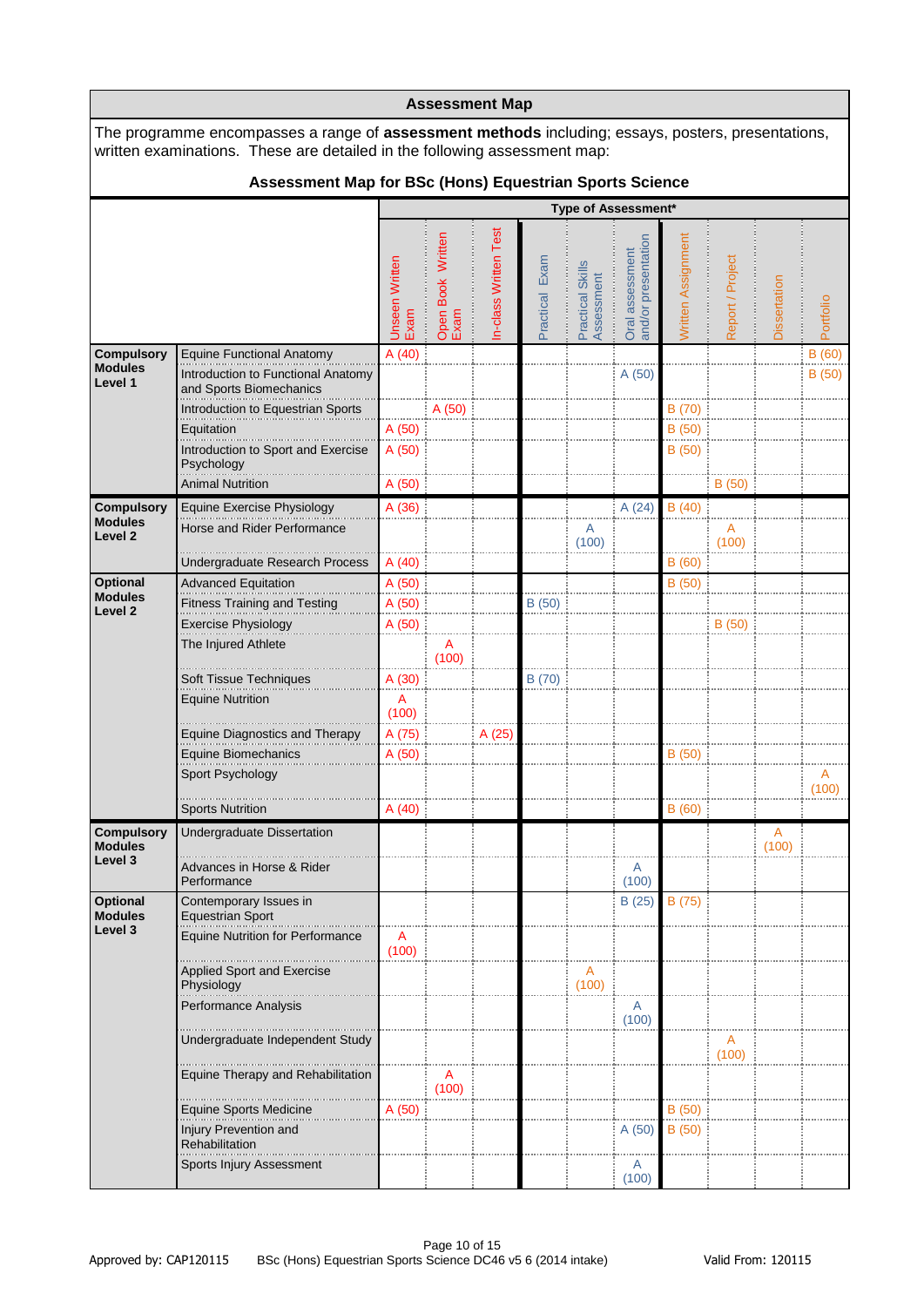|                                                                                                                                          |                        |                                        |                                |                   | <b>Type of Assessment*</b>                   |                                                              |                              |                     |              |            |
|------------------------------------------------------------------------------------------------------------------------------------------|------------------------|----------------------------------------|--------------------------------|-------------------|----------------------------------------------|--------------------------------------------------------------|------------------------------|---------------------|--------------|------------|
|                                                                                                                                          | Unseen Written<br>Exam | Written<br><b>Book</b><br>Open<br>Exam | Test<br>Written<br>-class<br>≘ | Exam<br>Practical | <b>Skills</b><br>ssessment<br>Practical<br>◀ | presentation<br>assessment<br>$\overline{5}$<br>Oral<br>and/ | Assignment<br><b>Nritten</b> | / Project<br>Report | Dissertation | Portfolio  |
| Sports Psychology in Action                                                                                                              |                        |                                        |                                |                   |                                              |                                                              | A<br>(100)                   |                     |              |            |
| Contemporary Practice in Sports<br>Conditioning                                                                                          |                        |                                        |                                |                   |                                              |                                                              |                              |                     |              | A<br>(100) |
| *Assessment should be shown in terms of either Written Exams, Practical exams, or Coursework as indicated by the colour coding<br>above. |                        |                                        |                                |                   |                                              |                                                              |                              |                     |              |            |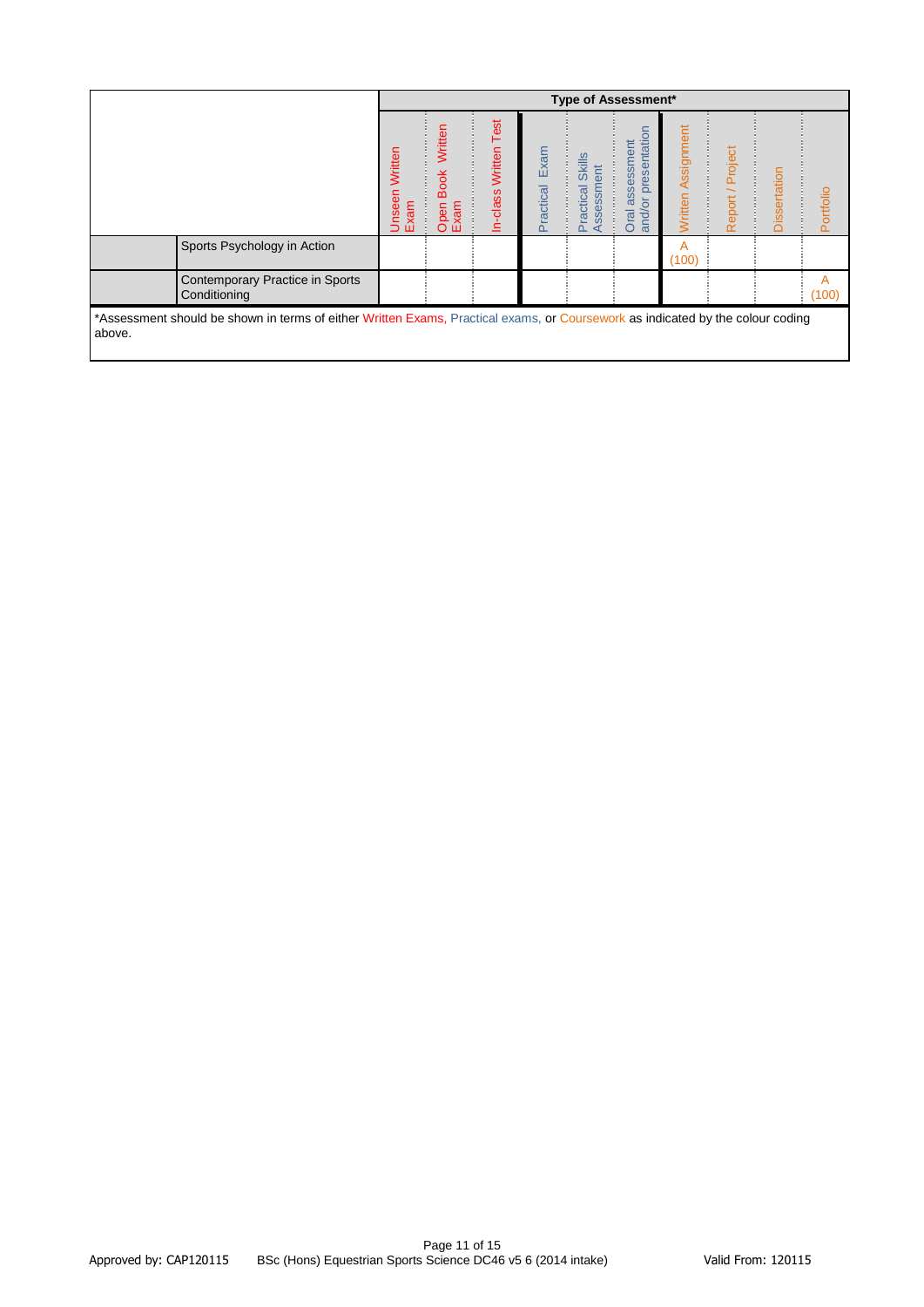|                                |                                                                                                                                                                                                                                                                                                                                                                                                                                                            | Part 6: Programme Structure                                                                                                                                                                                                                                                                                                                                                                                                                                                                                                                                                                                                                                 |                                                                                                                                                                                                                                                                                                                                                                                                                                                                                                                                                                                               |
|--------------------------------|------------------------------------------------------------------------------------------------------------------------------------------------------------------------------------------------------------------------------------------------------------------------------------------------------------------------------------------------------------------------------------------------------------------------------------------------------------|-------------------------------------------------------------------------------------------------------------------------------------------------------------------------------------------------------------------------------------------------------------------------------------------------------------------------------------------------------------------------------------------------------------------------------------------------------------------------------------------------------------------------------------------------------------------------------------------------------------------------------------------------------------|-----------------------------------------------------------------------------------------------------------------------------------------------------------------------------------------------------------------------------------------------------------------------------------------------------------------------------------------------------------------------------------------------------------------------------------------------------------------------------------------------------------------------------------------------------------------------------------------------|
| time student, including:       |                                                                                                                                                                                                                                                                                                                                                                                                                                                            | This structure diagram demonstrates the student journey from Entry through to Graduation for a typical full                                                                                                                                                                                                                                                                                                                                                                                                                                                                                                                                                 |                                                                                                                                                                                                                                                                                                                                                                                                                                                                                                                                                                                               |
| 1<br>2<br>3                    | level and credit requirements<br>interim award requirements<br>module diet, including compulsory and optional modules                                                                                                                                                                                                                                                                                                                                      |                                                                                                                                                                                                                                                                                                                                                                                                                                                                                                                                                                                                                                                             |                                                                                                                                                                                                                                                                                                                                                                                                                                                                                                                                                                                               |
| <b>ENTRY</b>                   | <b>Compulsory Modules</b>                                                                                                                                                                                                                                                                                                                                                                                                                                  | <b>Optional Modules</b>                                                                                                                                                                                                                                                                                                                                                                                                                                                                                                                                                                                                                                     | <b>Interim Awards</b>                                                                                                                                                                                                                                                                                                                                                                                                                                                                                                                                                                         |
| Year <sub>1</sub>              | <b>Equine Functional Anatomy</b><br>(UIEXN8-30-1)<br>Introduction to Functional Anatomy<br>and Sports Biomechanics<br>(UISXL8-30-1)<br>Introduction to Equestrian Sports<br>(UIEXN7-30-1)<br>Equitation (UIEXN6-15-1)<br>Introduction to Sport and Exercise<br>Psychology (UISXLE-15-1)<br>Animal Nutrition (UINXK5-15-1)<br>Equine Exercise Physiology<br>(UIEXRG-30-2)<br>Horse and Rider Performance<br>(UIEXRH-30-2)<br>Undergraduate Research Process | Students are normally required to<br>select 45 credits from the optional<br>modules listed below:<br>Advanced Equitation (UIEXR5-15-2)                                                                                                                                                                                                                                                                                                                                                                                                                                                                                                                      | Cert HE Equestrian Sports Science<br>Requirements: 120 credits at level 0<br>or above of which not less than 100<br>are at level 1 or above.<br>DipHE Equestrian Sports Science<br>Credit Requirements: 240 credits at<br>level 0 or above of which not less<br>than 210 are at level 1 or above and<br>not less than 90 at level 2 or above.<br><b>BSc Equestrian Sports Science</b><br>Credit Requirements: 300 credits at<br>level 0 or above of which not less<br>than 270 are at level 1 or above, not<br>less than 150 at level 2 or above and<br>not less than 60 at level 3 or above. |
| $\sim$<br>Year                 | (UINXU5-15-2)                                                                                                                                                                                                                                                                                                                                                                                                                                              | <b>Fitness Training and Testing</b><br>(UISXRU-15-2)<br>Exercise Physiology (UISXSB-15-2)<br>The Injured Athlete (UISXSD-15-2)<br>Soft Tissue Techniques<br>(UISXSC-15-2)<br>Equine Nutrition (UIEXRC-15-2)<br>Equine Diagnostics & Therapy<br>(UIEXR9-15-2)<br>Equine Biomechanics (UIEXR8-15-2)<br>Sport Psychology (UISXRV-15-2)<br>Sports Nutrition (UISXS9-15-2)<br>International Academic Study<br>Portfolio (UINXRP-15-2)<br>International Academic Study Project<br>(UINXRQ-30-2)<br>International Academic Study<br>Extended Project (UINXRR-45-2)                                                                                                 | TARGET AWARD<br><b>BSc (Hons) Equestrian Sports</b><br>Science<br>Credit Requirements: 360 credits at<br>level 0 or above of which not less<br>than 300 are at level 1 or above, not<br>less than 210 are at level 2 or above<br>and not less than 90 at level 3 or<br>above.                                                                                                                                                                                                                                                                                                                 |
| S<br>Year<br><b>GRADUATION</b> | Undergraduate Dissertation<br>$(UINV3R-45-3)$<br>Advances in Horse and Rider<br>Performance (UIEV4G-30-3)                                                                                                                                                                                                                                                                                                                                                  | Students are normally required to<br>select 45 credits from the optional<br>modules listed below:<br>Contemporary Issues in Equestrian<br>Sport (UIEV4H-15-3)<br><b>Equine Nutrition for Performance</b><br>(UIEV4M-15-3)<br>Applied Sport and Exercise<br>Physiology (UISV3T-15-3)<br>Performance Analysis (UISV45-15-3)<br>Undergraduate Independent Study<br>(UINV3M-15-3)<br>Equine Therapy and Rehabilitation<br>(UIEV4P-15-3)<br>Equine Sports Medicine (UIEV4N-15-<br>3)<br>Injury Prevention and Rehabilitation<br>(UISV3X-15-3)<br>Sport Psychology in Action (UISV4A-<br>$15-3)$<br>Contemporary Practice in Sports<br>Conditioning (UISV3W-15-3) |                                                                                                                                                                                                                                                                                                                                                                                                                                                                                                                                                                                               |
|                                |                                                                                                                                                                                                                                                                                                                                                                                                                                                            |                                                                                                                                                                                                                                                                                                                                                                                                                                                                                                                                                                                                                                                             |                                                                                                                                                                                                                                                                                                                                                                                                                                                                                                                                                                                               |

# **Part Time:**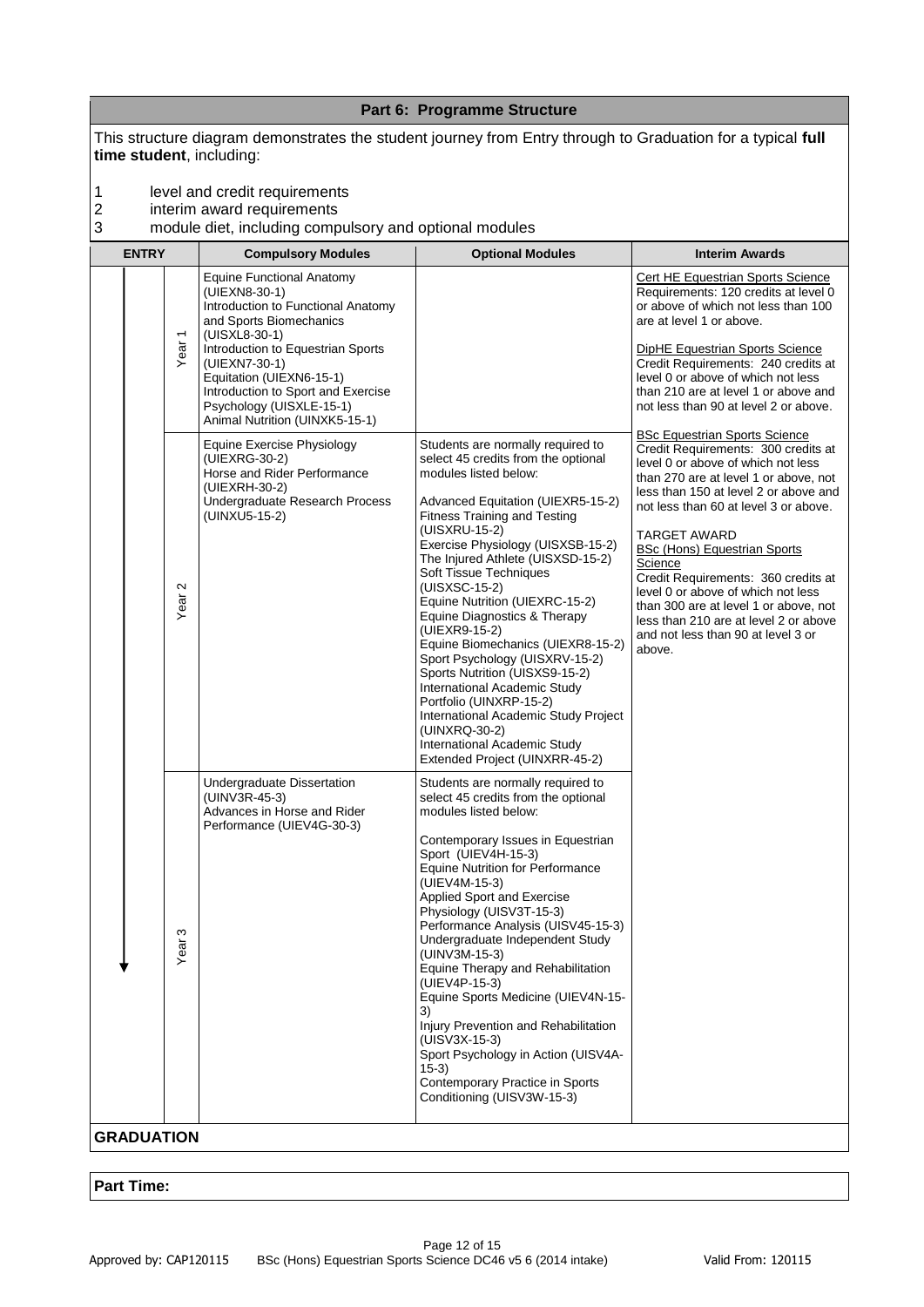There are a number of routes that a part time student can take to graduate, this can be done depending on student requirements, hence production of a specific map will depend on an individual student basis.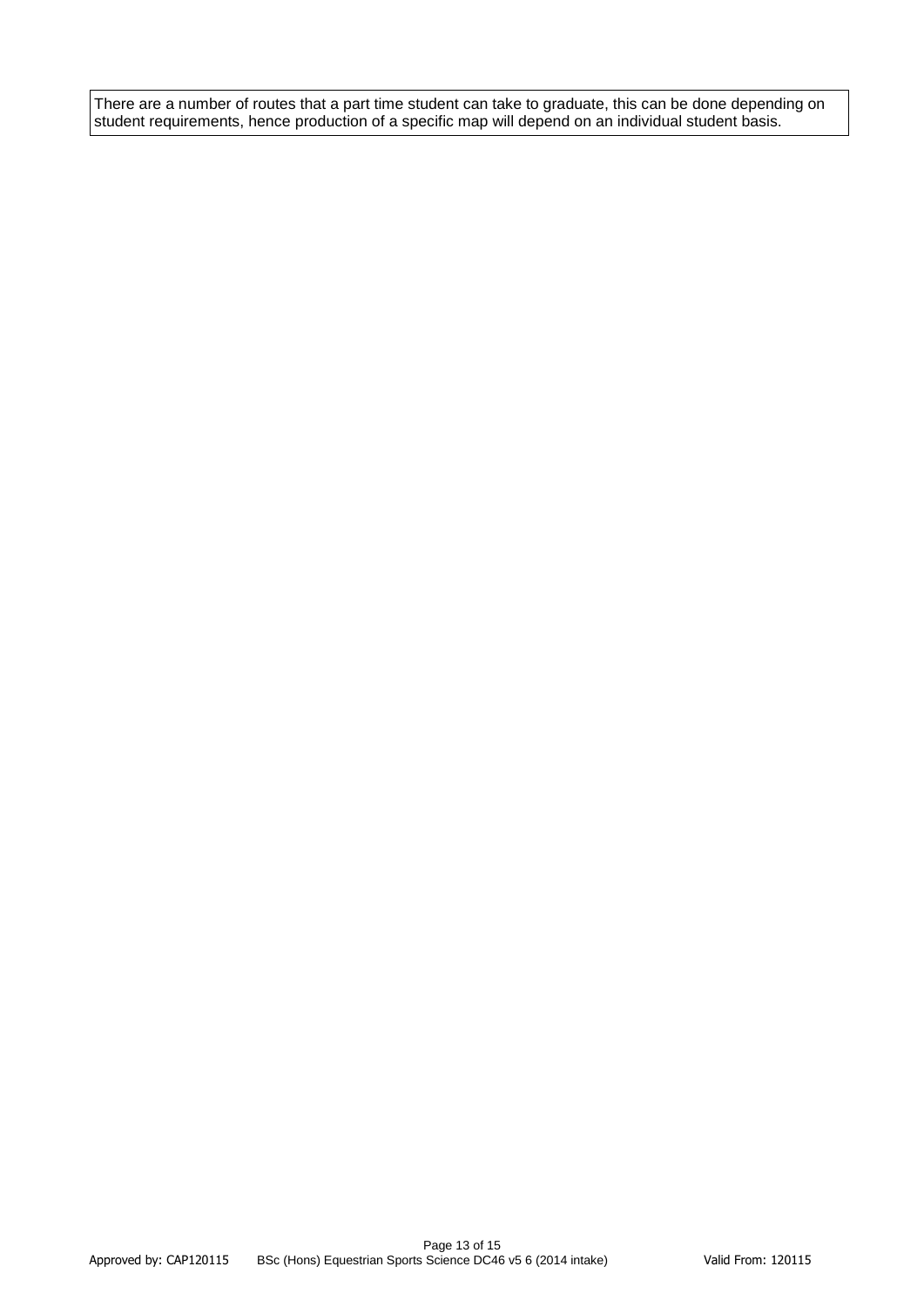# **Part 7: Entry Requirements**

The University's Standard Entry Requirements apply with the following additions/exceptions\*:

Applicants must provide evidence which demonstrates to the University's satisfaction that they can benefit from study at honours degree level and are likely to achieve the required standard. Applicants will have achieved five subjects including English, Mathematics and Science at GCSE grades A-C, or equivalent and current UCAS Tariff Points, or equivalent. Applicants will have achieved tariff points as appropriate for the year of entry, which for the academic year 2013/14 was 280 tariff points.

We also welcome applicants from a diverse range of backgrounds who do not have the entry requirements outlined above. The university will consider applicants on the basis of evidence of personal, professional and educational experience which indicates an applicant's ability to meet the demands of an undergraduate degree programme. Applicants with non-standard entry criteria will be reviewed on an individual basis. This will take the form of an individual interview with members of the programme team and possibly the completion of a set task such as a written assignment.

Applicants whose first language is not English must also gain a minimum IELTS score of 6.0 prior to entry onto the programme.

### **Part 8: Reference Points and Benchmarks**

**QAA Subject Benchmark Statements:**

#### *Agriculture, Forestry, Agricultural Sciences, Food Sciences and Consumer Sciences; Hospitality, Sport, Leisure and Tourism*

Relevant QAA subject Benchmark Statements have informed the characteristics of the subject matter and curriculum development of the programme, the programme learning outcomes and the attributes that a graduate of this programme should be able to demonstrate.

# *Code of Practice for the Assurance of Academic Quality and Standards in Higher Education: Placement Learning (QAA UK Quality Code)*

Has been used to define the minimum level of achievement that students need to achieve to succeed on this programme and achieve the qualification. It has also been used to inform the academic quality of the programme and enhance the quality of the learning opportunities and the assessment methods used to measure achievement on the programme.

# *The Framework for Higher Education Qualifications in England Wales and Northern Ireland (QAA 2008)*

Has been used to ensure that the programme develops students and ensures they meet level 6 criteria ensuring that students are able to evaluate evidence, arguments and assumptions, to reach sound judgements and communicate them effectively.

# *University Teaching and Learning Policies: University of the West of England Learning and Teaching Strategy (2020)*

Have been used to ensure that the quality of learning, teaching and assessment on this programme adheres to the university's frame work of academic regulations, procedures and working practices that enable the assurance of academic standards. The University's Policy on Word Count has also been used to inform the assessment strategy stated in Part 5 of this document and is detailed on the module descriptors.

# *University of the West of England 2020 Strategy*

Has been used in designing this programme to ensure that the programme is: learning-centred; underpinned by sound health and safety practices and informed by research and professional practice; inclusive, flexible and accessible, exemplified in particular by the part-time and accelerated study routes; and, provides a diverse assessment diet. Furthermore, the programme aims to produce graduates who: know and value themselves as open-minded, reflective and inter-dependent learners, and participants, employees, selfemployed professionals and entrepreneurs in global settings and as global citizens; and, reflect on their own learning and practice, who value others as collaborators in their learning and its exchange.

Assessment within the programme: is an integral part of a dynamic learning and teaching process and not separate from it; plays a key part in the rigorous setting and maintaining of academic standards; provides all students with the entitlement to parity of treatment; makes no distinction between different modes of study;